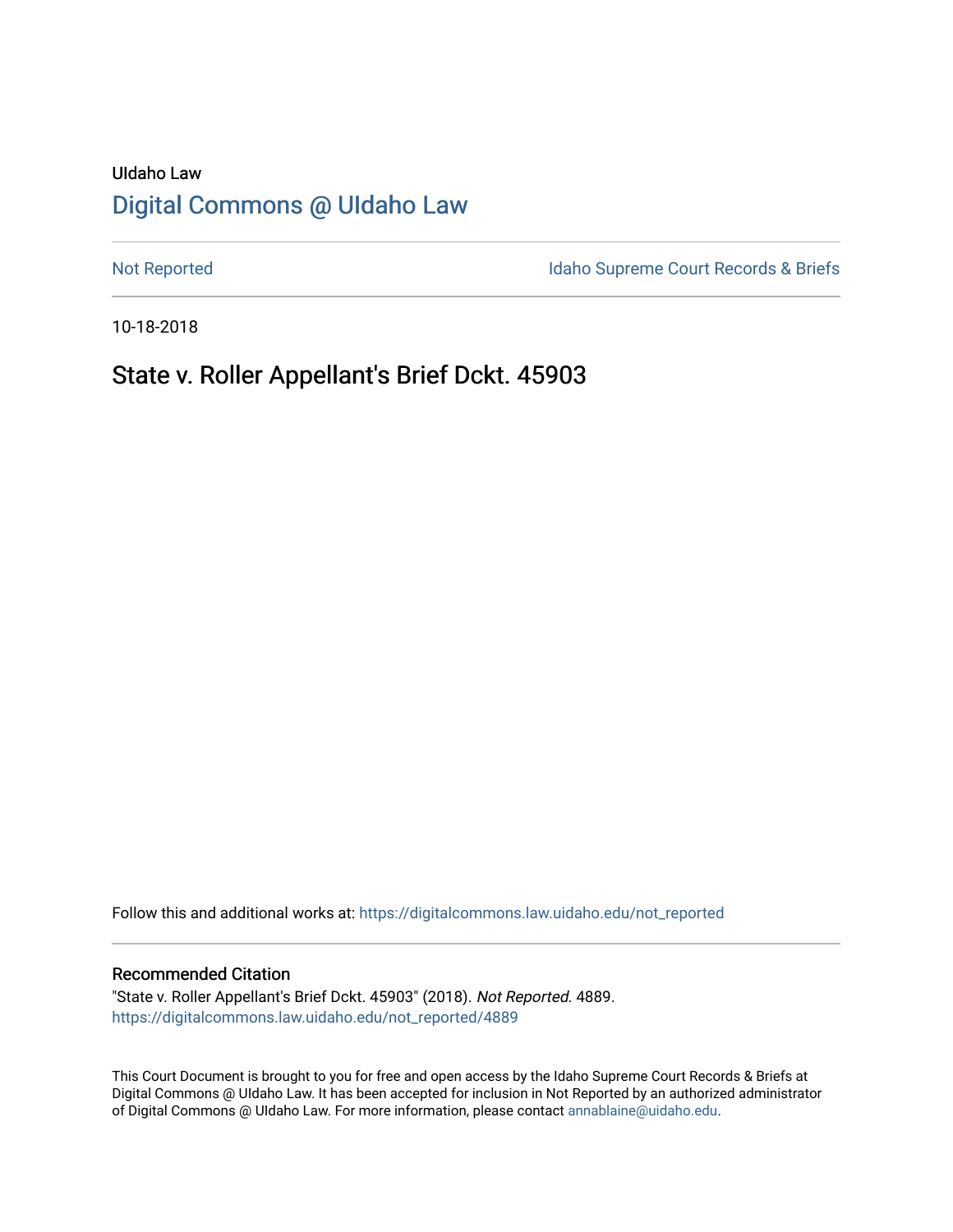Electronically Filed 10/18/2018 10:44 AM Idaho Supreme Court Karel Lehrman, Clerk of the Court By: Brad Thies, Deputy Clerk

## **IN THE SUPREME COURT OF THE STATE OF IDAHO**

**STATE OF IDAHO, )**

**Plaintiff-Respondent, )**

**v. )**

**MICHAEL WAYNE ROLLER, ) APPELLANT'S BRIEF**

**Defendant-Appellant. ) \_\_\_\_\_\_\_\_\_\_\_\_\_\_\_\_\_\_\_\_\_\_\_\_\_\_\_\_\_\_)** **) NO. 45903**

**) ADA COUNTY NO. CR01-16-26401**

## **BRIEF OF APPELLANT** \_\_\_\_\_\_\_\_\_\_\_\_\_\_\_\_\_\_\_\_\_\_\_\_

\_\_\_\_\_\_\_\_\_\_\_\_\_\_\_\_\_\_\_\_\_\_\_\_

**)**

**)**

## **APPEAL FROM THE DISTRICT COURT OF THE FOURTH JUDICIAL DISTRICT OF THE STATE OF IDAHO, IN AND FOR THE COUNTY OF ADA**

\_\_\_\_\_\_\_\_\_\_\_\_\_\_\_\_\_\_\_\_\_\_\_\_

**HONORABLE NANCY A. BASKIN District Judge**

\_\_\_\_\_\_\_\_\_\_\_\_\_\_\_\_\_\_\_\_\_\_\_\_

**ERIC D. FREDERICKSEN KENNETH K. JORGENSEN State Appellate Public Defender Deputy Attorney General I.S.B. #6555 Criminal Law Division**

**JENNY C. SWINFORD Boise, Idaho 83720-0010 Deputy State Appellate Public Defender (208) 334-4534 I.S.B. #9263 322 E. Front Street, Suite 570 Boise, Idaho 83702 Phone: (208) 334-2712 Fax: (208) 334-2985 E-mail: documents@sapd.state.id.us**

**ATTORNEYS FOR ATTORNEY FOR DEFENDANT-APPELLANT PLAINTIFF-RESPONDENT**

**P.O. Box 83720**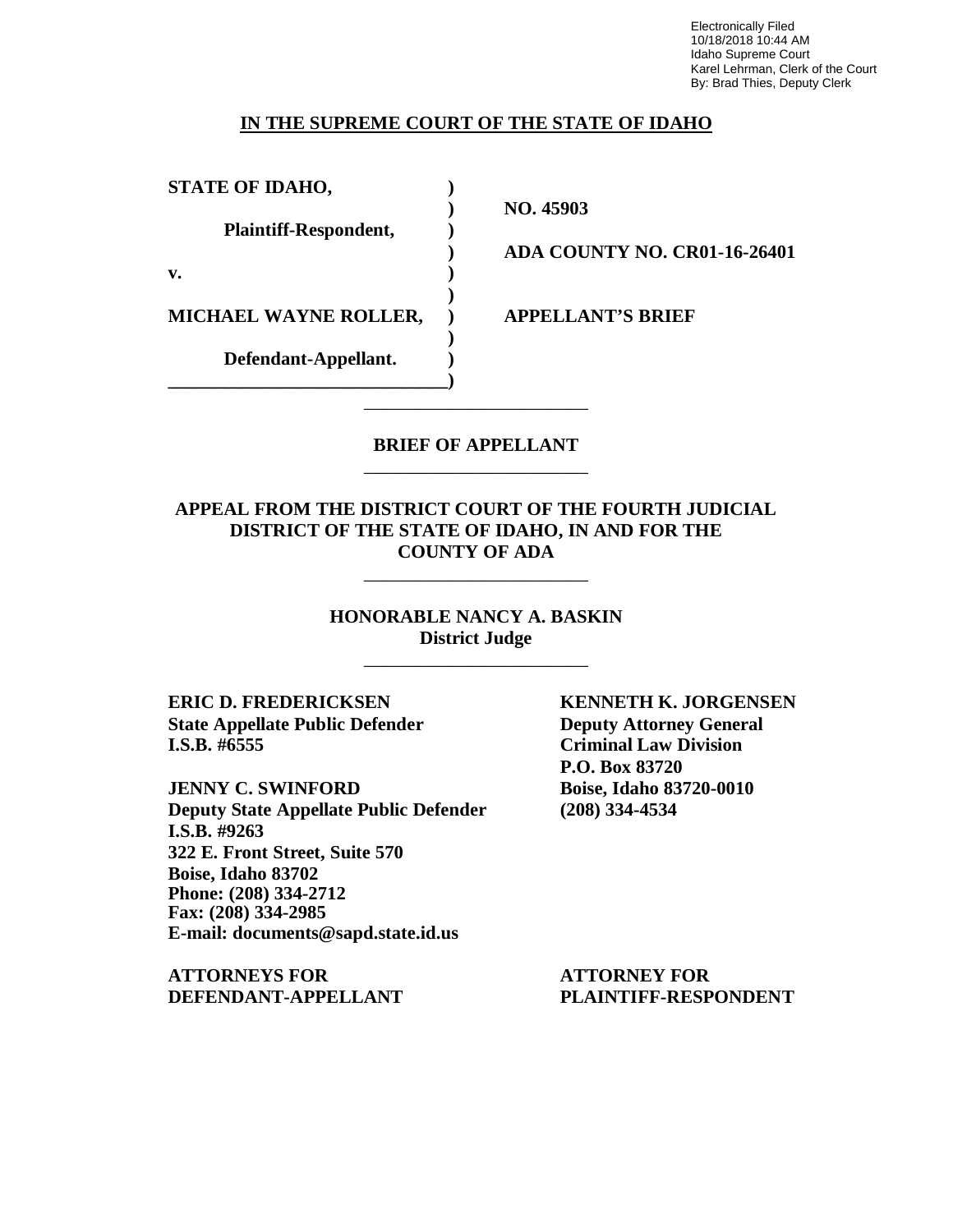## **TABLE OF CONTENTS**

| Statement of the Facts and                                                                                                                                                                                 |
|------------------------------------------------------------------------------------------------------------------------------------------------------------------------------------------------------------|
|                                                                                                                                                                                                            |
|                                                                                                                                                                                                            |
| The District Court Erred By Denying Mr. Roller's Motion To Suppress7                                                                                                                                       |
| A. Introduction                                                                                                                                                                                            |
|                                                                                                                                                                                                            |
| C. The District Court Should Have Granted Mr. Roller's Motion To Suppress<br>Because Officer Churchfield Conducted A Warrantless Search, Without<br>Probable Cause, Of The Partially Covered Motorcycle In |
| 1. The District Court Erred By Finding Officer Churchfield Obtained The                                                                                                                                    |
| 2. The District Court Erred By Ruling Officer Churchfield Observed The                                                                                                                                     |
| a.                                                                                                                                                                                                         |
|                                                                                                                                                                                                            |
| c. Officer Churchfield Searched The Partially Covered Truck Bed 19                                                                                                                                         |
| The District Court Erred By Ruling Officer Churchfield Had Probable<br>3.                                                                                                                                  |
|                                                                                                                                                                                                            |
|                                                                                                                                                                                                            |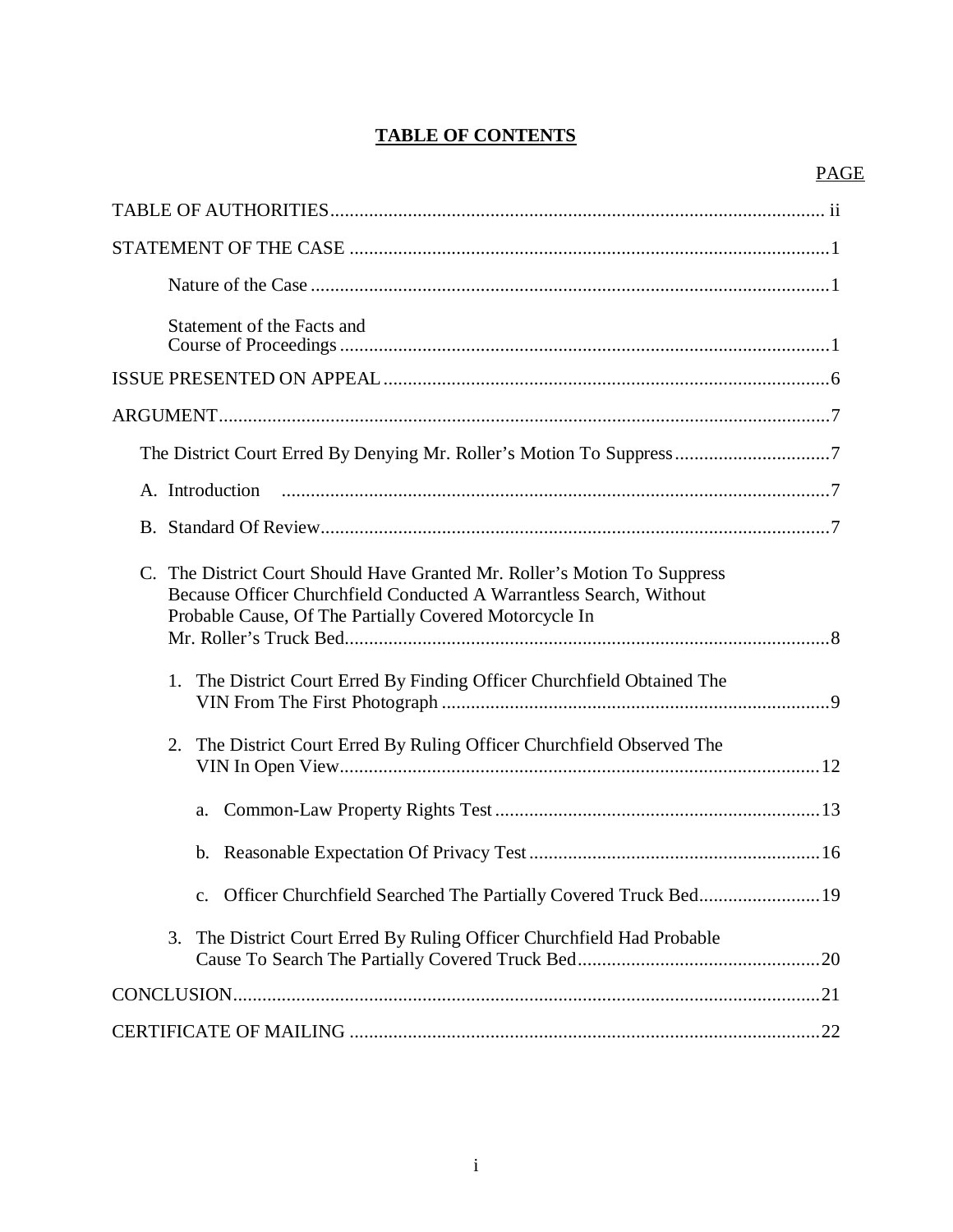## **TABLE OF AUTHORITIES**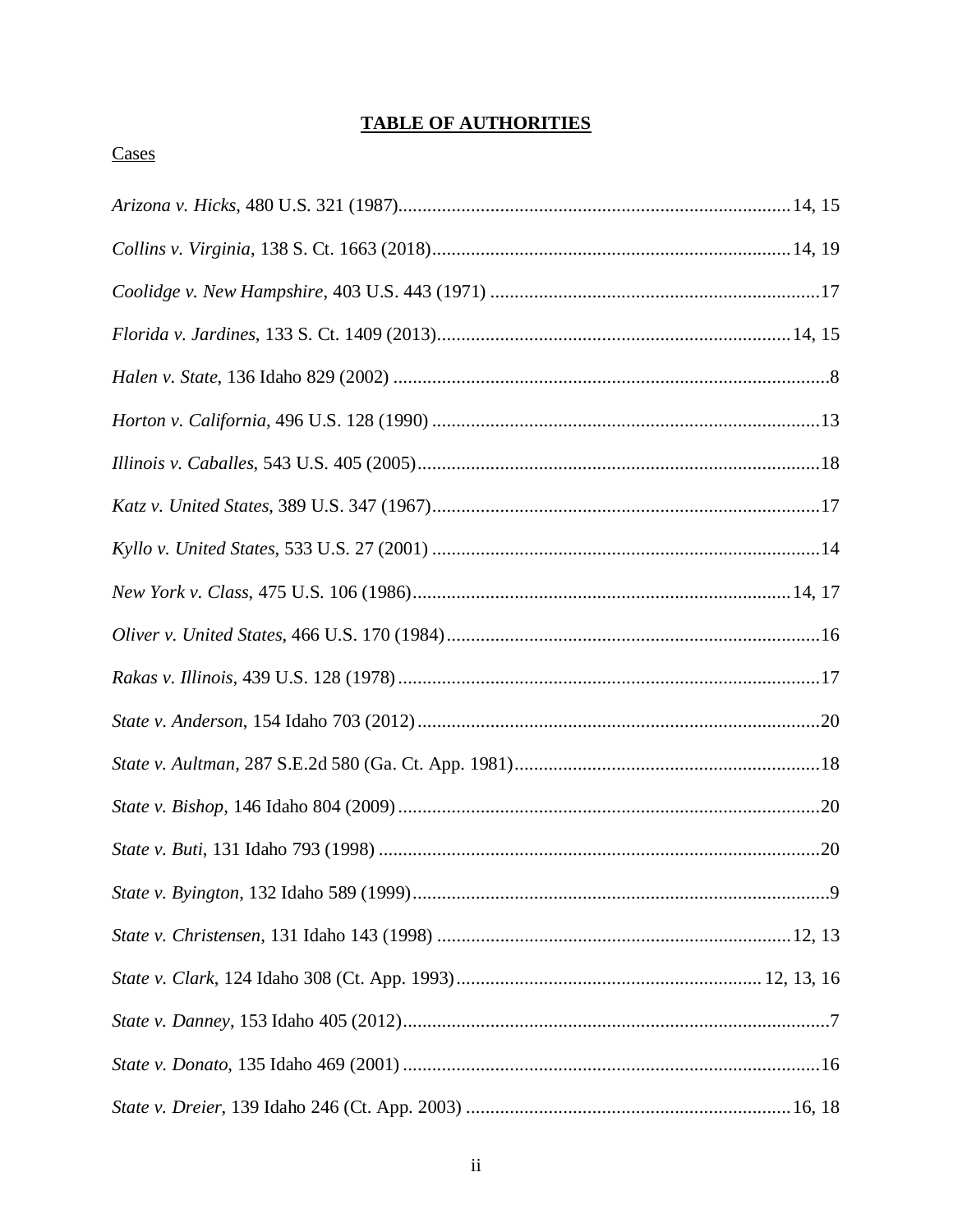# **Statutes**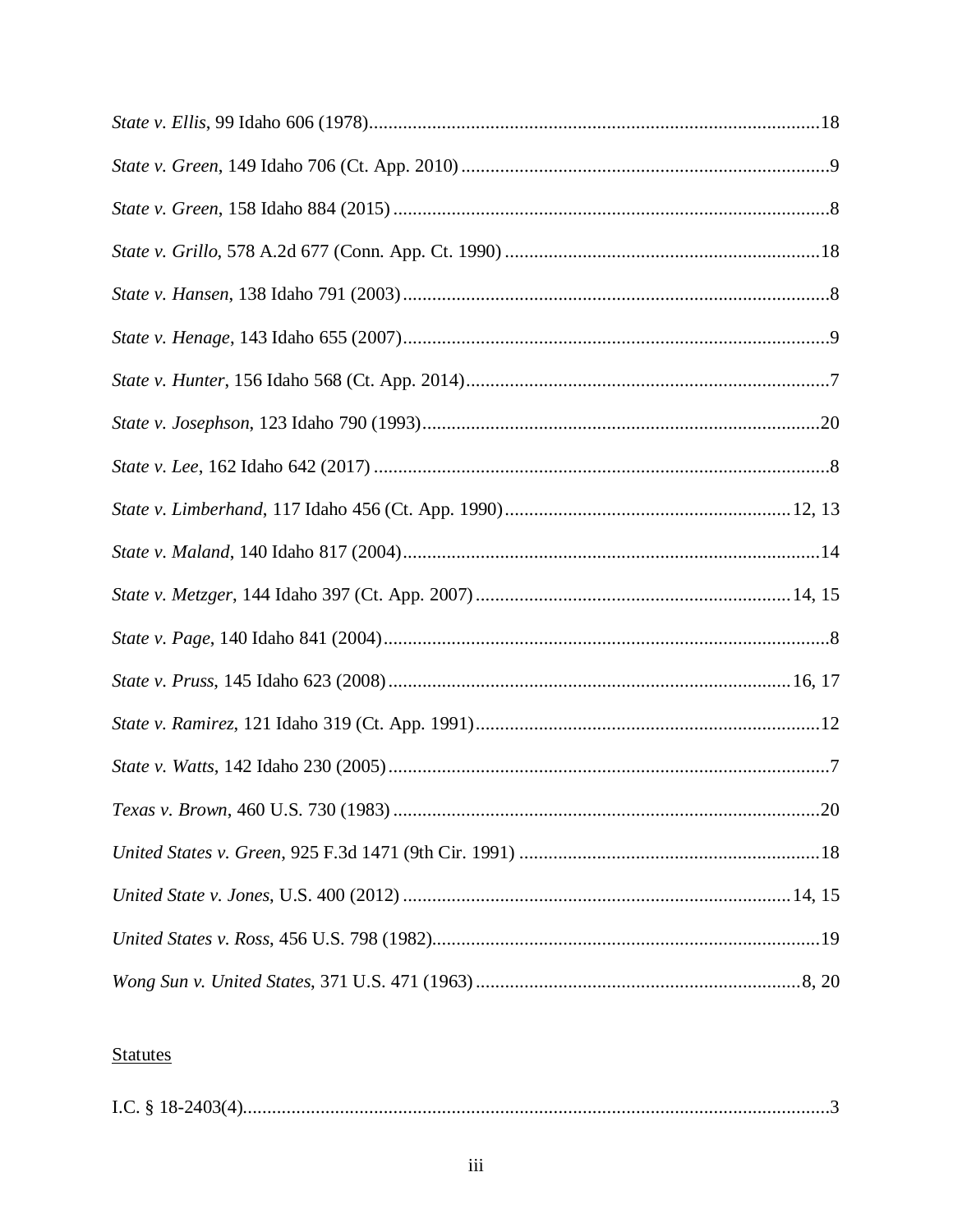## **Constitutional Provisions**

|--|--|--|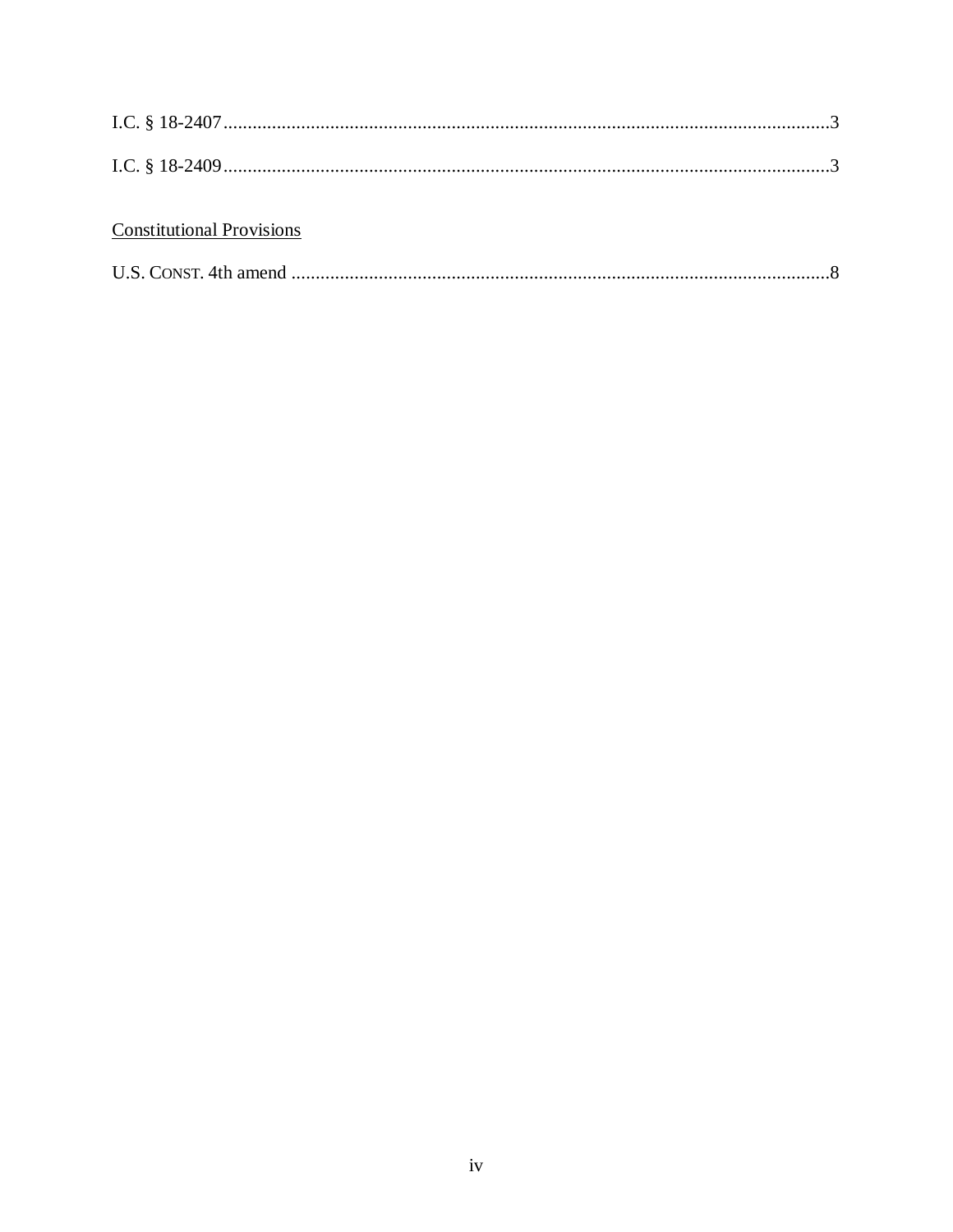#### STATEMENT OF THE CASE

#### Nature of the Case

Michael Roller challenges the district court's denial of his motion to suppress evidence obtained following a police officer's photograph of the VIN of a motorcycle, which was partially covered by a tarp in the bed of a pickup truck. Mr. Roller maintains the district court erred by determining the officer observed the motorcycle VIN in open view and, as such, did not search the truck bed. Mr. Roller submits the officer did not observe the VIN in open view, searched the concealed area of the motorcycle in order to photograph the VIN, and conducted this search without probable cause or a warrant. Due to the unlawful search, Mr. Rollers maintains the district court should have granted his suppression motion.

### Statement of the Facts and Course of Proceedings

In late August 2016, around 4:00 or 5:00 a.m., Officer Churchfield with the Meridian Police Department was patrolling near a Walmart store. (Tr., p.14, Ls.14–24, p.49, Ls.19–22.) He observed a truck with a Gem County license plate parked in the Walmart parking lot. (Tr., p.15, Ls.3–7.) Vehicles regularly park there overnight. (Tr., p.49, L.24–p.50, L.2.) This truck, however, piqued Officer Churchfield's interest because he used to be a police officer with the City of Emmett, located in Gem County. (Tr., p.11, Ls.15–21.) Officer Churchfield ran the Gem County license plate number "and the name that [came] back [was] a name that [was] generally familiar to" him. (Tr., p.50, Ls.5–7.) He did not know the vehicle's owner though. (Tr., p.50, Ls.7–8.) A warrants check indicated a different person with the owner's last name had an extraditable warrant. (Tr., p.50, Ls.8–11.)

Undeterred, Officer Churchfield approached the truck and saw Mr. Roller asleep in the front seat. (Tr., p.17, Ls.2–5, p.17, L.25–p.18, L.2.) Officer Churchfield recognized Mr. Roller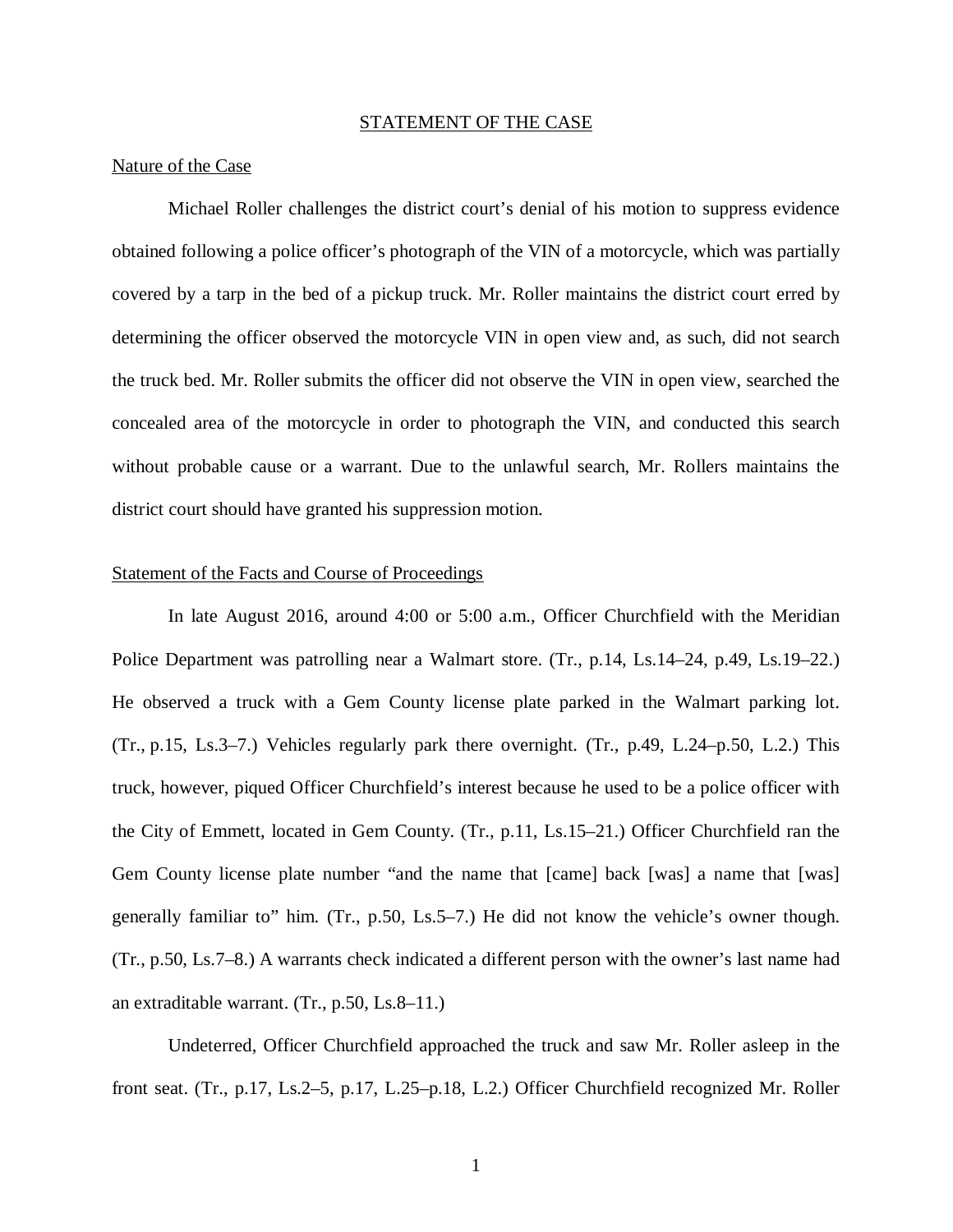from a year-old investigation in Gem County. (Tr., p.12, Ls.9–12, p.17, Ls.4–5, p.50, Ls.13–23.) Back in August 2015, Officer Churchfield had worked on a Gem County burglary and motorcycle theft case. (Tr., p.11, L.22–p.12, L.3.) The motorcycle was a Harley Buell, and another officer had told Officer Churchfield that he had seen Mr. Roller "with a Buell." (Tr., p.13, Ls.7–10.) In addition, Officer Churchfield found some of the motorcycle owner's property with a couple of Bi-mart cards, including one belonging to Mr. Roller, in a box in a building that Mr. Roller "was working on." (Tr., p.13, Ls.7–20.) To investigate, Officer Churchfield had gone to a third party's house in Horseshoe Bend to speak with Mr. Roller, but Mr. Roller declined. (Tr., p.13, L.21–p.14, L.3.) Officer Churchfield left for the Meridian Police Department without completing his investigation of the stolen Buell. (Tr., p.14, Ls.10–13.)

Once Officer Churchfield recognized Mr. Roller from the old Gem County case, he then "paid attention" to what he saw in the truck bed: a motorcycle. (Tr., p.15, L.23–p.16, L.4.) The motorcycle's front half was covered by an opaque tarp and secured by straps and rope. (Tr., p.16, Ls.5–9, p.18, L.9, p.51, Ls.8–13, p.51, Ls.19–22.) The motorcycle "looked like it could have been" the stolen Buell, but Officer Churchfield was not sure. (Tr., p.16, Ls.15–17, p.26, L.24– p.29, L.12, p.51, Ls.16–18.) He saw numbers on a part of the motorcycle covered by the tarp, but he could not make them out from his vantage point outside the truck bed. (Tr., p.29, L.19–p.30, L.8.) So, after backup arrived to keep an eye on the sleeping Mr. Roller, Officer Churchill reached into the truck bed with his cellphone, manipulated his phone in between the tarp straps and rope, and took a photograph of the VIN. (Tr., p.18, Ls.9–21, p.30, Ls.4–22.) Since it was dark outside, Officer Churchill had to use the flash on his phone. (Tr., p.30, Ls.2–6.) Officer Churchill used the photograph to read the VIN and called it in to the Emmett Police Department. (Tr., p.19, Ls.1–4, p.55, Ls.16–19.) After some confusion with the numbers, Officer Churchill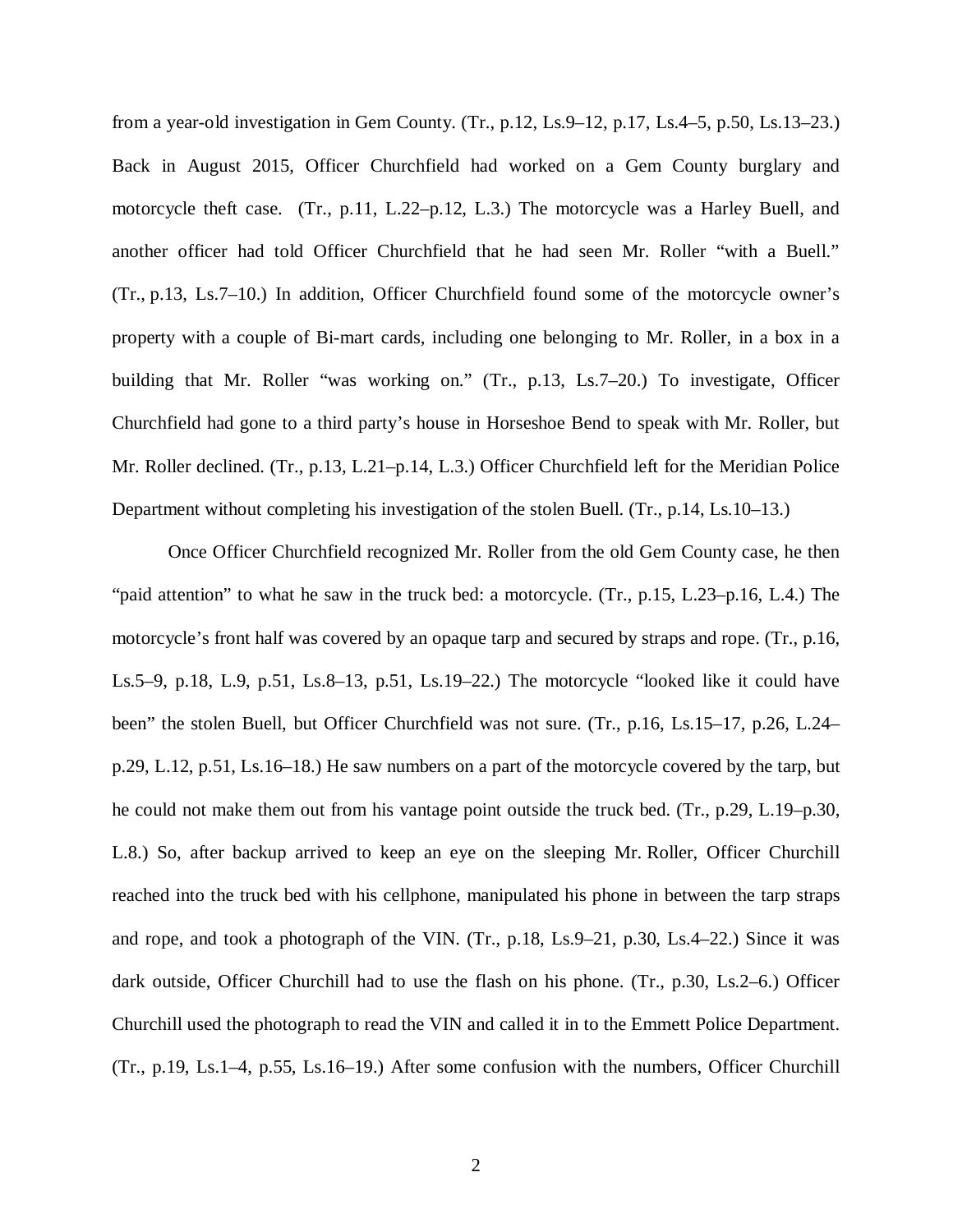confirmed that the last six numbers matched the numbers of the stolen motorcycle. (Tr., p.19, Ls.5–17.) Officer Churchill arrested Mr. Roller. (Tr., p.19, L.18–p.20, L.9, p.56, L.22–p.57, L.2.)

The State filed a Complaint alleging Mr. Roller committed the crime of grand theft by possession of stolen property (the motorcycle), in violation of I.C. §§ 18-2403(4), -2407, -2409. (R., pp.9–10.) The magistrate held a preliminary hearing and bound Mr. Roller over to district court. (R., pp.26–29; *see also* Prelim. Hr'g Tr.) The State filed an Information charging Mr. Roller with grand theft. (R., pp.30–31.)

Mr. Roller then moved to suppress all evidence obtained as a result of the illegal search. (R., p.68.) In his memorandum in support, he argued Officer Churchfield unlawfully searched the truck bed when he reached into the truck bed and under the tarp to photograph the motorcycle's VIN. (R., pp.70–75.) He contended the open view doctrine was inapplicable because Officer Churchfield had to reach into the truck bed and under the tarp and use his phone's camera plus a flashlight in order to see the VIN. (R., pp.70–75.) The State argued Officer Churchfield did not violate Mr. Roller's expectation of privacy by using his phone camera to view the VIN on the motorcycle. (R., pp.87–89, 91.) The State also argued, in the alternative, Officer Churchfield had probable cause to search the truck bed. (R., pp.89–91.)

The district court held a hearing on the motion to suppress. (*See generally* Tr., p.6, L.1– p.59, L.11.) Officer Churchfield testified, and the parties stipulated to the admission of State's Exhibit 1, four videos from Officer Churchfield's body cam. (Tr., p.11, L.1–p.39, L.15.) Officer Churchfield's conduct in photographing the VIN can be seen in the second video, saved as "AXON\_Flex\_Video\_2016-08-22\_0534\_Churchfield 2." (State's Ex. 1.) In the video, Officer Churchfield is shown taking two pictures of the motorcycle: first, a yellow tag on the front of the motorcycle frame, which is not covered by the tarp, and, second, through the straps and under the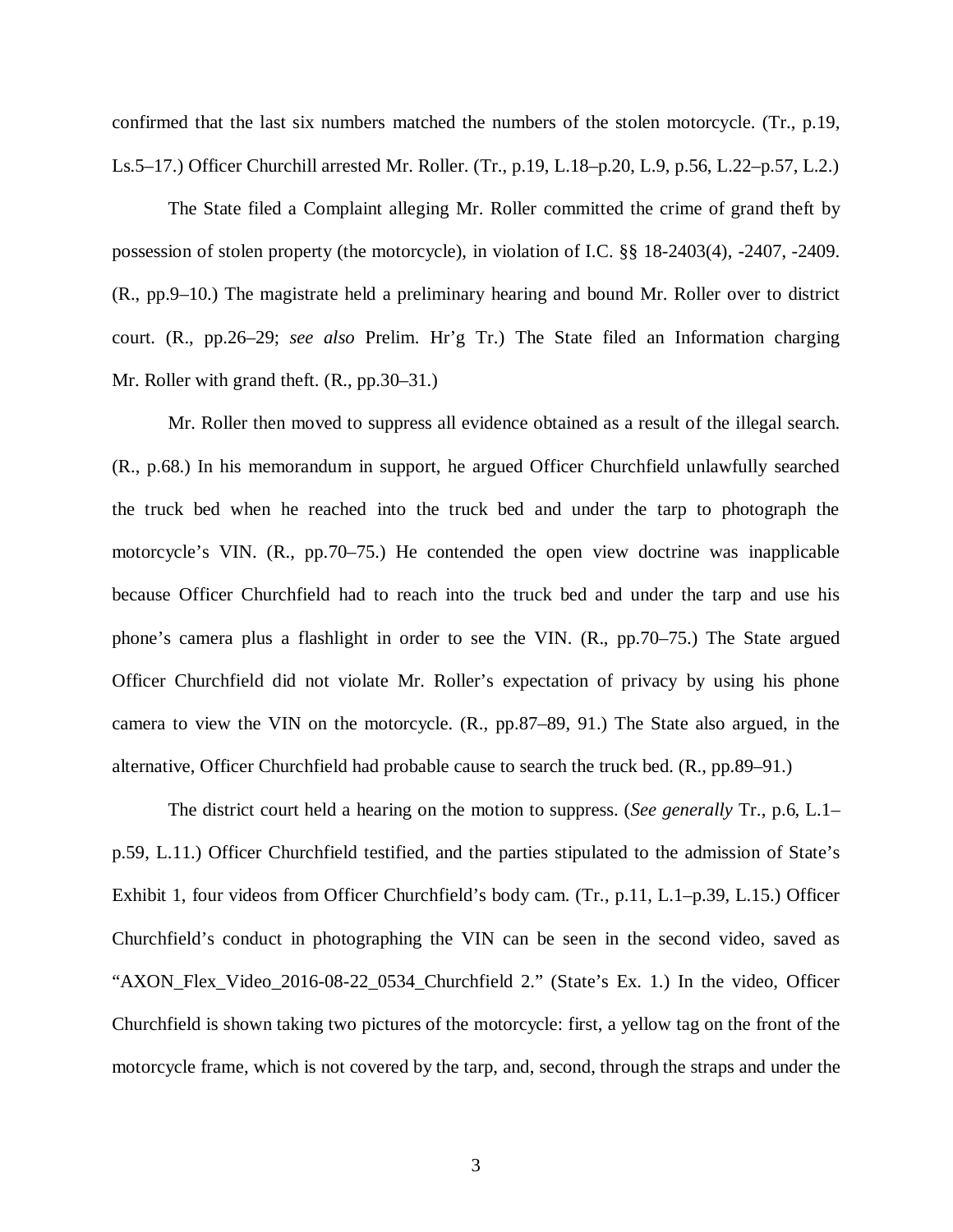tarp near the bell housing for the gears. (State's Ex. 1, 0:44–1:06.) Officer Churchfield testified his photograph of the VIN "is the one that is on the bell housing for the gears," but he believed this was the first photograph, not the second. (Tr., p.35, L.4–p.36, L.2.)

The district court took a recess, heard argument by the parties, $<sup>1</sup>$  $<sup>1</sup>$  $<sup>1</sup>$  and then issued a ruling</sup> from the bench. (Tr., p.39, L.19–p.57, L.13.) The district court first ruled: "[T]his expectation of privacy to an open bed pickup is only to those items that are completely covered. To the extent they can be seen, there is no expectation of privacy because the pickup is open and anyone walking by the pickup could see what is in the pickup." (Tr., p.51, L.23–p.52, L.4.) Next, the district court determined the VIN was in open view because Officer Churchfield "did not move the tarp, did not move the straps, may have touched the rope, but the photograph is simply what could be seen in open view when highlighted with a flashlight or enhanced by the light of a flashlight." (Tr., p.55, Ls.5–10; *see also* Tr., p.53, L.5–p.55, L.23.) The district court found that Officer Churchfield obtained the VIN from the first photograph, not the second. (Tr., p.54, Ls.12–15.) The district court held "this is a case of a nonintrusive vantage point." (Tr., p.55, Ls.20–21.) The district court acknowledged the "outcome . . . would be different" if Officer Churchfield's camera was "stuck under the inside of the tarp to get a picture of what clearly [he] could not see with his own eyesight." (Tr., p.54, Ls.16–20.) Alternatively, the district court held that Officer Churchill had probable cause to search for the VIN in the truck bed. (Tr., p.55, L.24– p.57, L.7.) Accordingly, the district court orally denied Mr. Roller's motion to suppress.  $(Tr., p.57, Ls.8–13.)$ 

<span id="page-9-0"></span>Pursuant to a plea agreement with the State, Mr. Roller entered a conditional guilty plea to the charged offense. (Tr., p.60, Ls.12–22, p.69, L.14–p.70, L.24; R., pp.106–07.) He reserved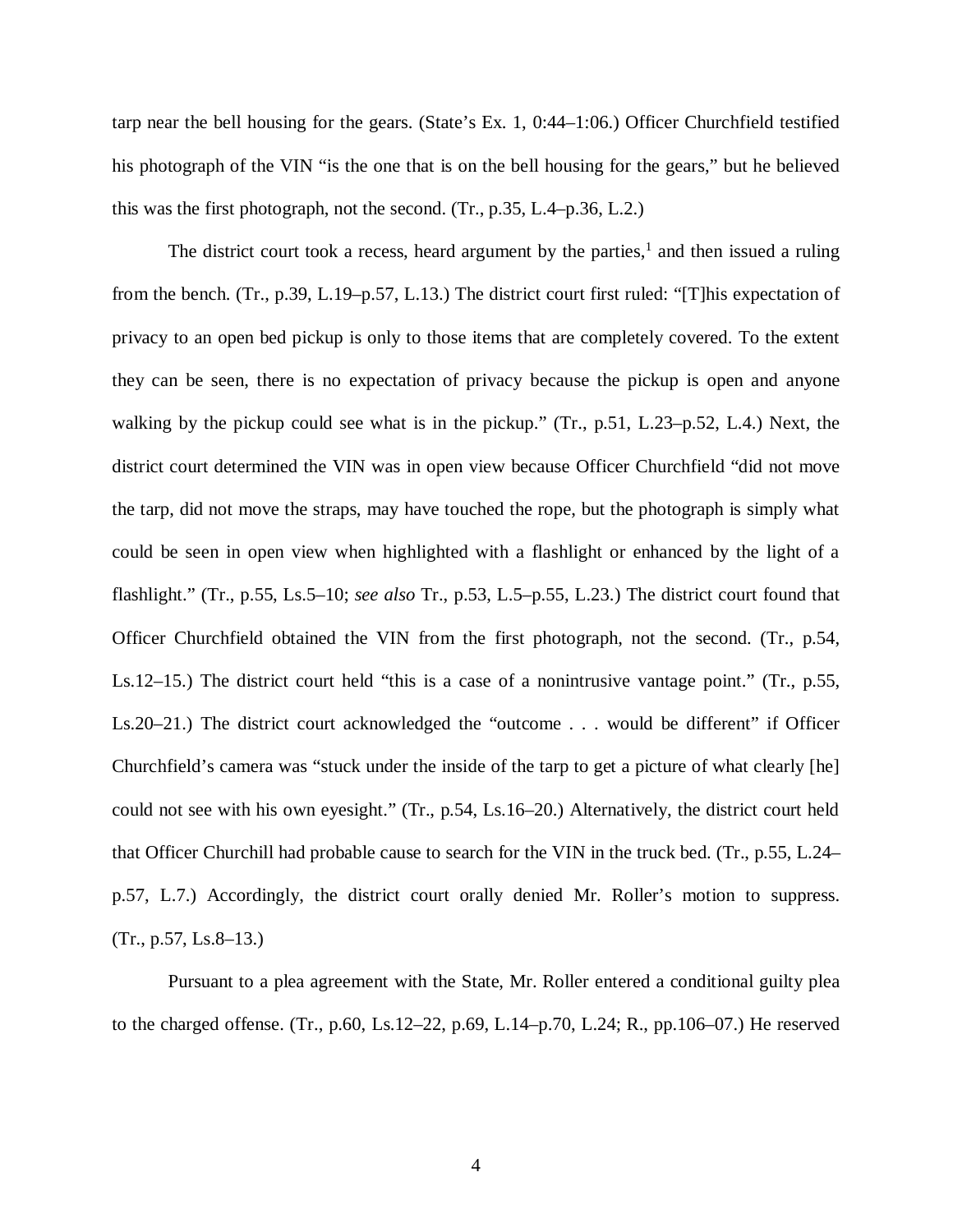his right to appeal the district court's denial of his motion to suppress. (Tr., p.60, Ls.15–17; R., p.106.) The district court placed Mr. Roller on probation, with an underlying sentence of eight years, with two years fixed. (Tr., p.92, Ls.12–16.) Mr. Roller timely appealed from the district court's judgment of conviction. (R., pp.120–24, 127–24.)

<sup>&</sup>lt;sup>1</sup> At the hearing, Mr. Roller also argued Officer Churchfield did not have probable cause for the search. (Tr., p.39, L.25–p.41, L.10.)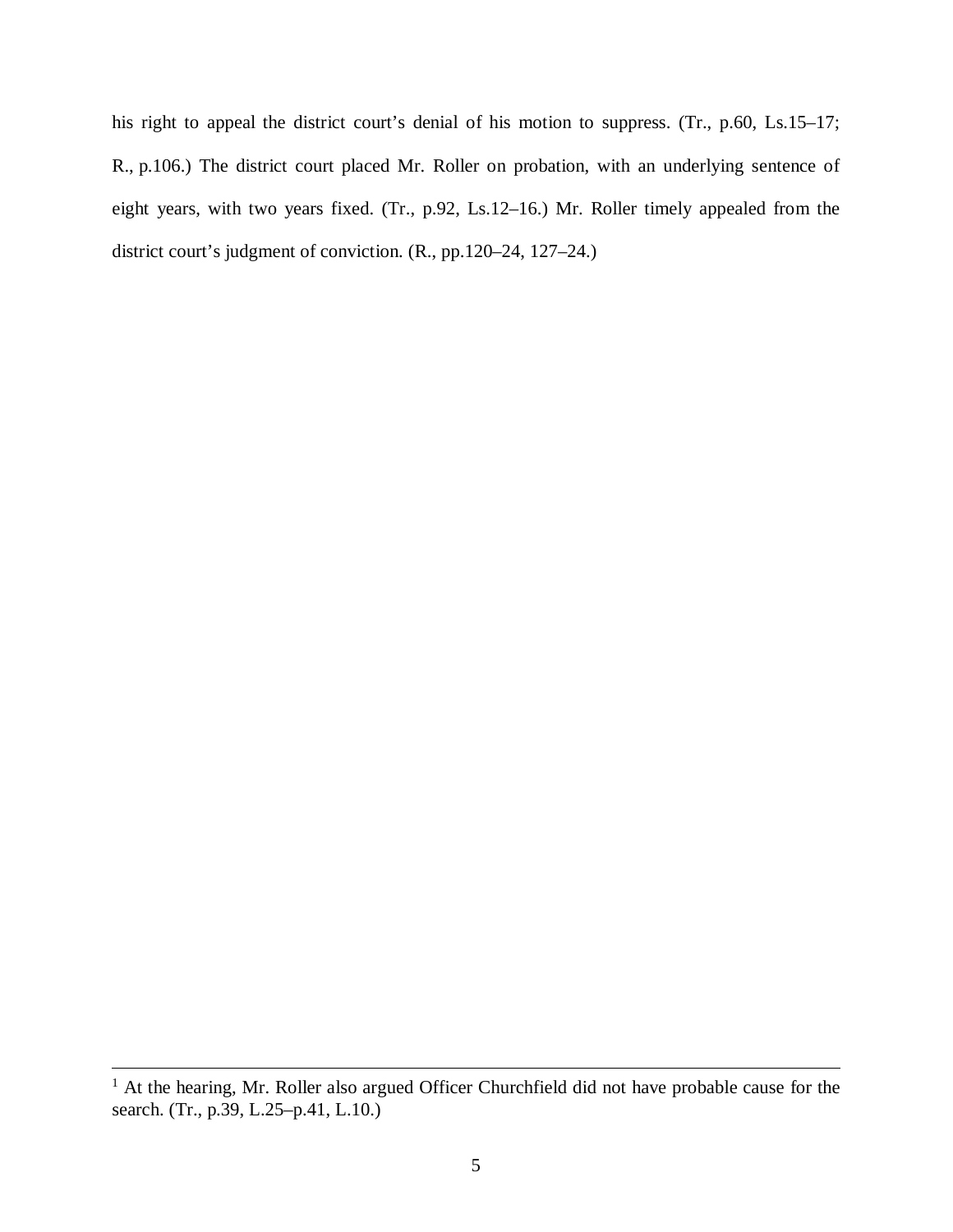# ISSUE

Did the district court err by denying Mr. Roller's motion to suppress?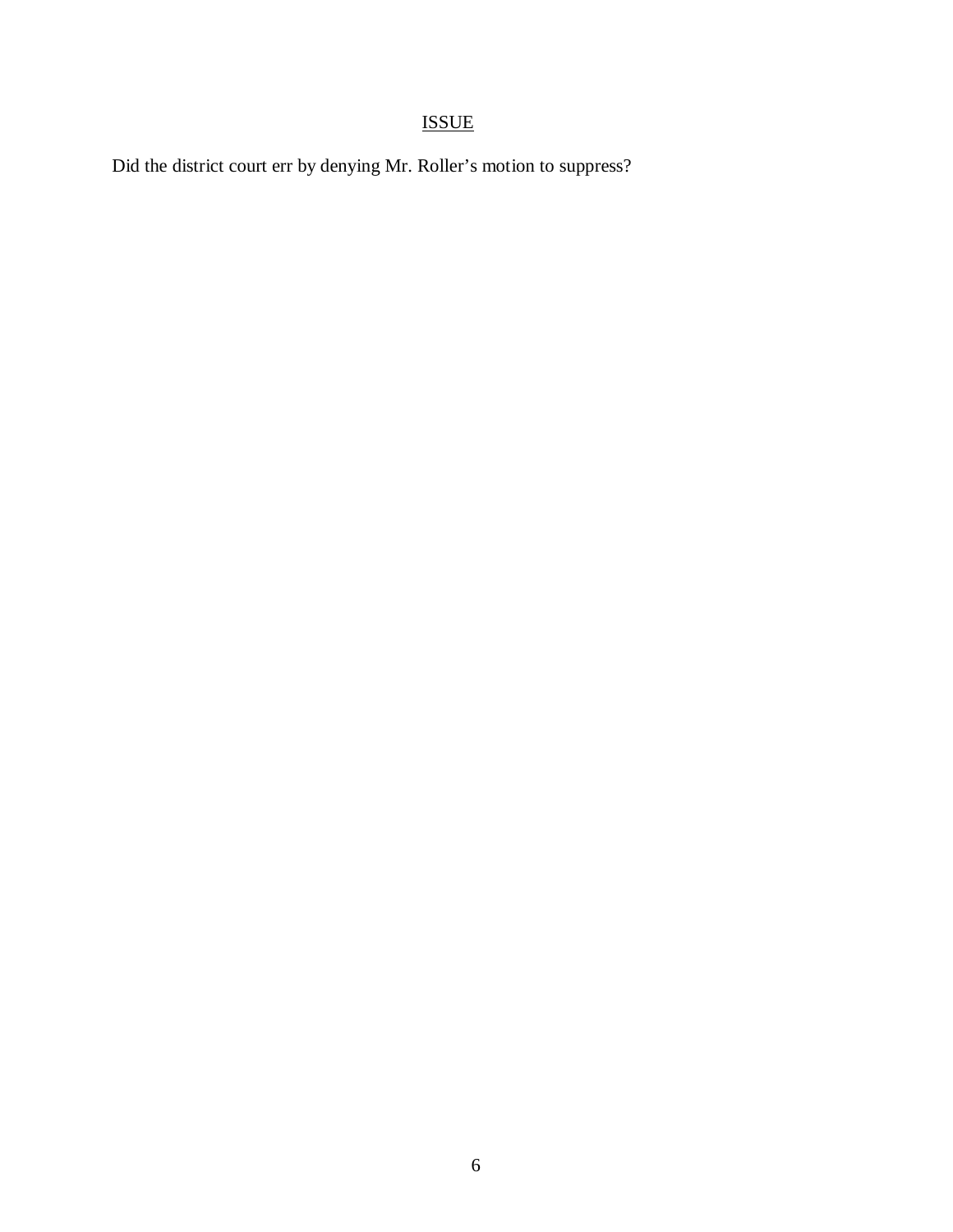#### ARGUMENT

#### The District Court Erred By Denying Mr. Roller's Motion To Suppress

#### A. Introduction

Mr. Roller challenges the district court's denial of his motion to suppress in three parts. First, he argues the district court erred by finding Officer Churchfield obtained the VIN from his first photograph of the motorcycle. He submits substantial and competent evidence shows Officer Churchfield obtained the VIN from the second photograph taken through the straps and under the tarp near the motorcycle's bell housing. Second, Mr. Roller asserts Officer Churchfield conducted a search of the motorcycle by intruding into a constitutionally protected area to obtain the second photograph. Third, Mr. Roller argues Officer Churchfield did not have probable cause of criminal activity to conduct the search. For these reasons, Mr. Roller submits the district court erred by denying his suppression motion.

### B. Standard Of Review

The Court uses a bifurcated standard to review a district court's order on a motion to suppress. *State v. Danney*, 153 Idaho 405, 408 (2012). "The Court accepts the trial court's findings of fact if supported by substantial evidence." *State v. Watts*, 142 Idaho 230, 234 (2005). "At a suppression hearing, the power to assess the credibility of witnesses, resolve factual conflicts, weigh evidence and draw factual inferences is vested in the trial court." *State v. Hunter*, 156 Idaho 568, 570 (Ct. App. 2014). The Court exercises free review of "the trial court's application of constitutional principles to the facts found." *Danney*, 153 Idaho at 408.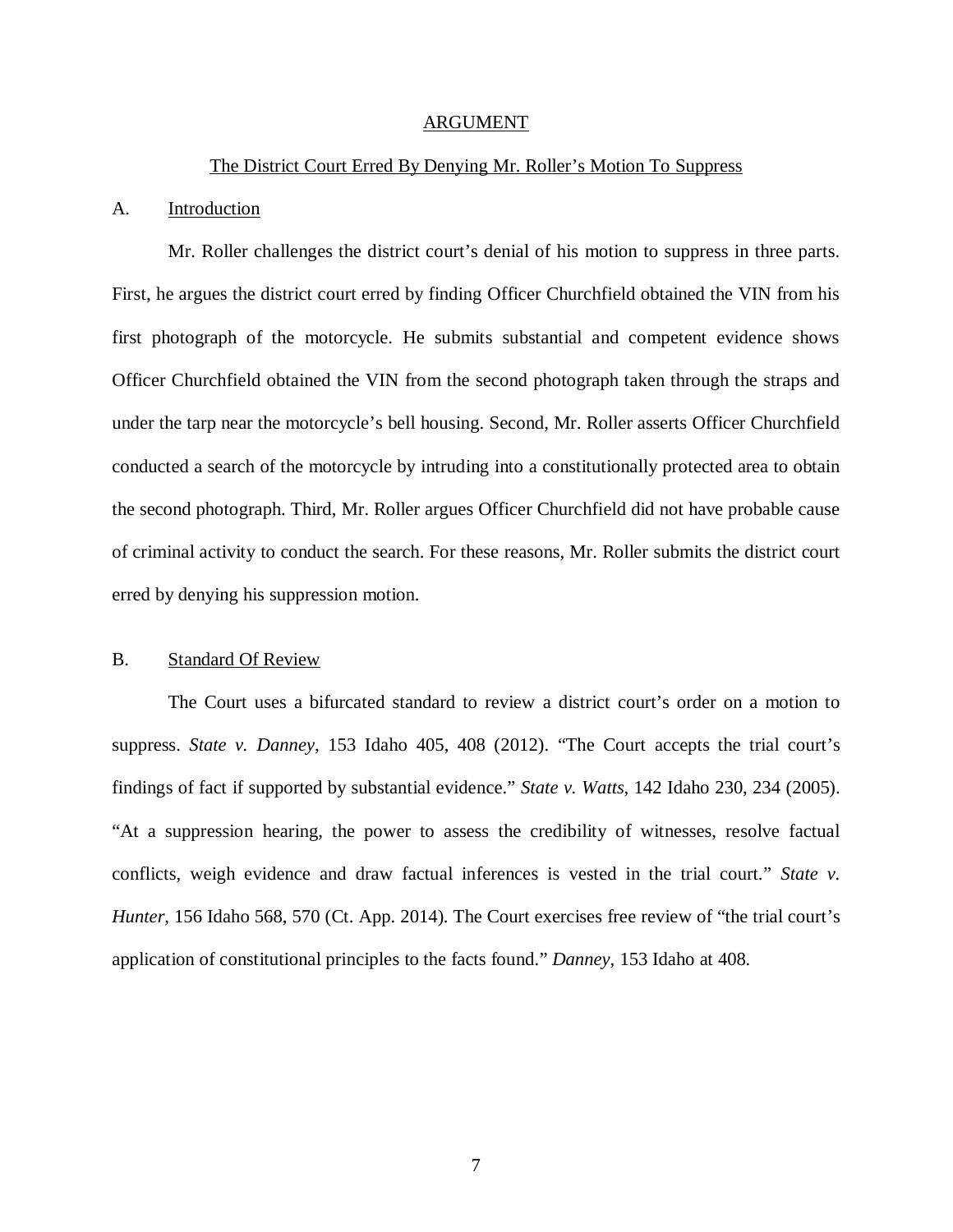C. The District Court Should Have Granted Mr. Roller's Motion To Suppress Because Officer Churchfield Conducted A Warrantless Search, Without Probable Cause, Of The Partially Covered Motorcycle In Mr. Roller's Truck Bed

"The Fourth Amendment of the United States Constitution protects citizens from unreasonable search and seizure. A search and seizure, conducted without a warrant issued on probable cause, is presumptively unreasonable." *State v. Hansen*, 138 Idaho 791, 796 (2003) (citations omitted); *see also* U.S. CONST. 4th amend. "Article I, Section 17 of the Idaho Constitution nearly identically guarantees that '[t]he right of the people to be secure in their persons, houses, papers and effects against unreasonable searches and seizures shall not be violated.'" *State v. Green*, 158 Idaho 884, 886 (2015) (alteration in original). "Evidence obtained in violation of the Fourth Amendment is subject to the exclusionary rule, which requires unlawfully seized evidence to be excluded." *State v. Lee*, 162 Idaho 642, 647 (2017) (citing *Wong Sun v. United States*, 371 U.S. 471, 484–85 (1963); *State v. Page*, 140 Idaho 841, 846 (2004)). The State bears the burden to show the warrantless search falls within a well-recognized exception to the Fourth Amendment's warrant requirement. *Halen v. State*, 136 Idaho 829, 833 (2002).

Here, Mr. Roller asserts Officer Churchfield conducted a warrantless search without probable cause when he reached through the straps and under the tarp to take the second photograph of the motorcycle VIN. Mr. Roller first contends the district court lacked substantial and competent evidence to find Officer Churchfield obtained the VIN from his first photograph of the yellow tag on the motorcycle frame. Mr. Roller maintains the evidence clearly showed Officer Churchfield observed the VIN from the second photograph taken in the interior of the motorcycle. Due to the intrusion into the covered truck bed, Mr. Roller submits Officer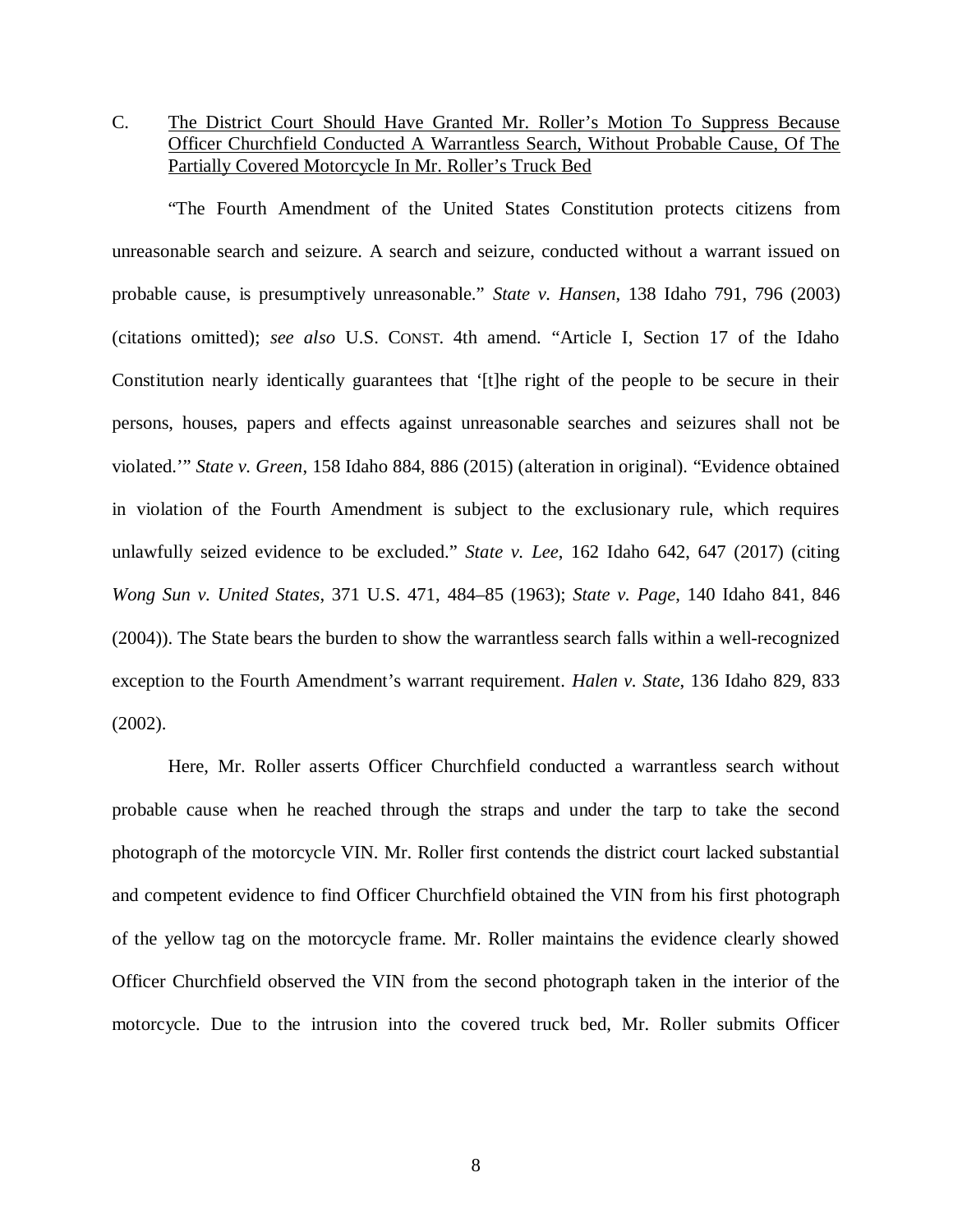Churchfield conducted a warrantless search without probable cause. This unlawful search requires suppression of all evidence stemming from the illegal intrusion.

### 1. The District Court Erred By Finding Officer Churchfield Obtained The VIN From The First Photograph

The district court's factual finding that Officer Churchfield obtained the VIN from the first photograph, not the second, was clearly erroneous. Specifically, the district court found: "I asked the officer when did he get the VIN number and he said based on the first shot which is approximately at a minute into the second video file of Exhibit 1." (Tr., p.54, Ls.12–15.) Factual findings must be supported by substantial and competent evidence. *State v. Henage*, 143 Idaho 655, 659 (2007). "Substantial evidence is 'such relevant evidence as a reasonable mind might accept as adequate to support a conclusion.'" *State v. Green*, 149 Idaho 706, 708 (Ct. App. 2010) (quoting *State v. Byington*, 132 Idaho 589, 593 (1999)). Here, the evidence was inadequate to support the conclusion that Officer Churchfield observed the VIN from the first photograph on the yellow tag of the motorcycle frame.

The evidence showed Officer Churchfield observed the VIN from his second photograph near the bell housing for the gears. Officer Churchfield testified that he photographed the VIN by reaching his phone "in between the tarp tie-downs." (Tr., p.18, Ls.9–11.) On cross-examination, Officer Churchfield agreed that he needed to reach inside the bed of the truck and through the straps to photograph the VIN. (Tr., p.30, Ls.4–16.) He did not testify that he obtained the VIN from the first photograph of the yellow sticker on the motorcycle frame. Moreover, Officer Churchfield's bodycam video supports his testimony that he obtained the VIN from the second picture. The video shows Officer Churchfield take a photograph of the yellow sticker on the frame near the front wheel of the motorcycle and then reach through the straps and under the tarp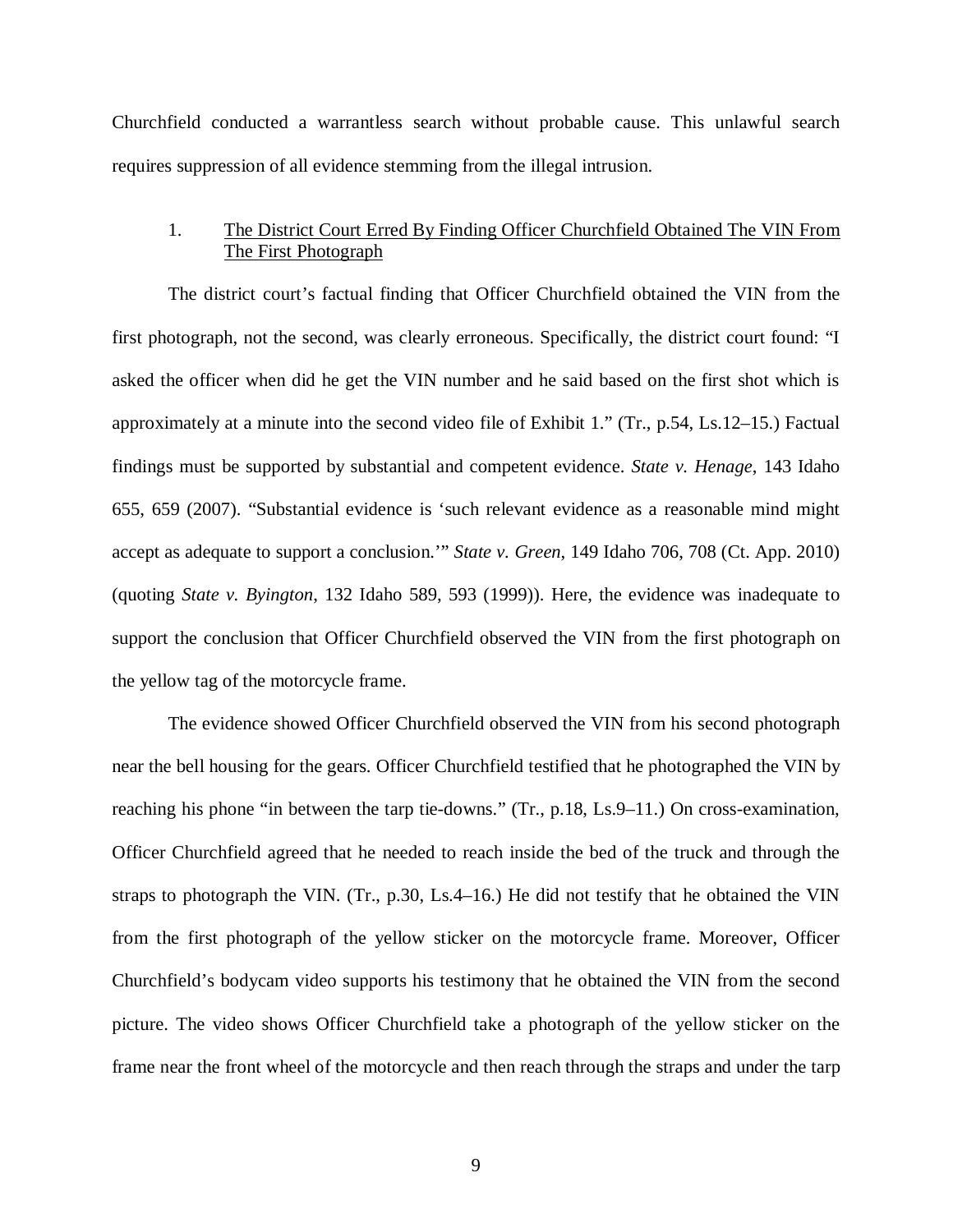for the second photograph near the bell housing. (State's Ex. 1, 00:44–1:06.) After Officer Churchfield takes the two photographs, the video shows him examining his phone, and the photograph on his screen is the second one, which shows a VIN etched in metal, not a yellow sticker. (State's Ex. 1, 1:06–1:55.) During this time, the video shows another officer reach into the truck bed with his flashlight to read the VIN from inside the motorcycle near the bell housing, again not the yellow sticker on the frame. (State's Ex. 1, 1:40–1:58.) Finally, the district court's inquiry with Officer Churchfield indicated he obtained the VIN from the bell housing, which was the second photograph:

THE COURT: Sir, at what point did you determine the VIN number? Was it the first camera shot you took? There were numerous camera shots When was the VIN number determined.

THE WITNESS: I think the *one I went off of is, what I remember, is the one that is on the bell housing for the gears. You can kind of see that one. It is the lower one.* That is with one, when I looked at the photograph I had, that is the one I was using to write down and compare and that [sic]. That is why they weren't matching all the numbers is because I think those beginning numbers have something to do with parts or something like that. And the last --

THE COURT: I am not concerned with that. *Is it the first picture you took with your camera --*

THE WITNESS: *I believe so.*

THE COURT: -- *that you got the VIN number that you ultimately used?*

THE WITNESS: *Yes.*

THE COURT: Are you sure of that?

THE WITNESS: *That's what I remember. I don't remember using any other shots.*

THE COURT: Thank you.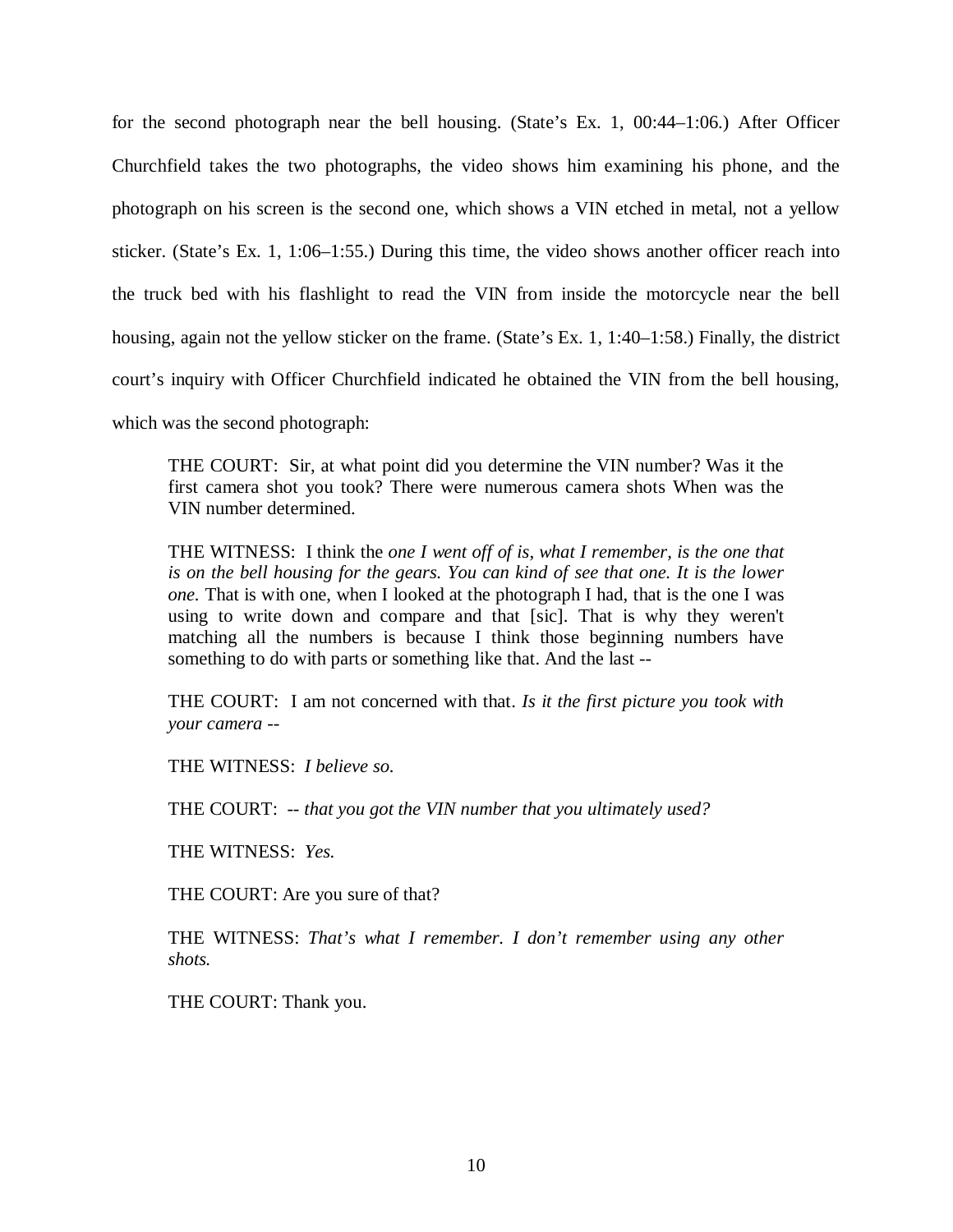(Tr., p.35, L.4–p.36, L.3 (emphasis added).) Although Officer Churchfield told the district court that he believed he used the first photograph for the VIN, he stated this photograph was of the bell housing for the gears, which was clearly the second photograph.

Based on Officer Churchfield's testimony and his bodycam video, there was not relevant evidence for a reasonable mind to accept the conclusion that Officer Churchfield observed the VIN from the first photograph of the yellow sticker. All relevant evidence pointed to the second photograph—Officer Churchfield testified that he reached through the straps and under the tarp to photograph the VIN near the bell housing, and his bodycam video shows his use of the second photograph, not the first. In addition, Officer Churchfield informed the district court that he "went off" the photograph of the VIN from the bell housing, which was the "lower" photograph. Officer Churchfield's reference to this being the first photograph was mistaken when considered in conjunction with his bodycam video. That statement alone was not relevant evidence to support the district court's finding that Officer Churchfield observed the VIN from the first photograph. To the contrary, substantial and competent evidence supported a finding that Officer Churchfield observed the VIN from the second photograph. Therefore, the district court clearly erred by finding Officer Churchfield observed the VIN from the first photograph.<sup>[2](#page-16-0)</sup>

<span id="page-16-0"></span><sup>&</sup>lt;sup>2</sup> Mr. Roller notes the district court's factual finding that Officer Churchfield observed the VIN in the first photograph, not the second, is not entirely clear. In its findings, the district court also discussed Officer Churchfield's movement near the straps and tarp, as well as the second officer's reading of the VIN—which would tend to reference the second photograph. (Tr., p.52, Ls.19–22, p.54, L.2–p.55, L.10.) Accordingly, Mr. Roller makes this argument regarding the factual findings in an abundance of caution to ensure this issue is properly briefed on appeal, should this Court determine the district court found Officer Churchfield observed the VIN from the first photograph. If this Court determines the district court found Officer Churchfield used the second photograph, Mr. Roller respectfully refers this Court to his argument in Parts 2 and 3.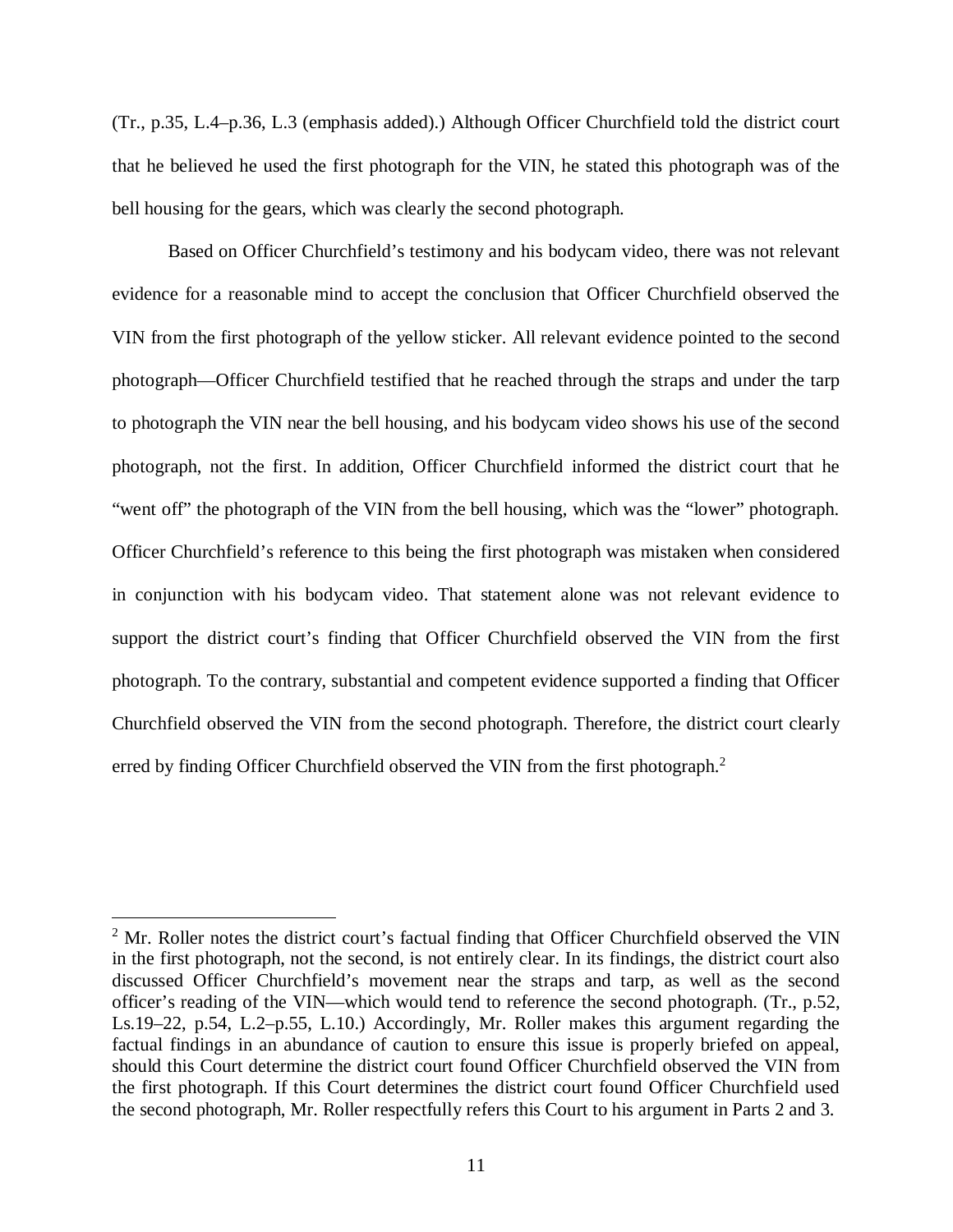## 2. The District Court Erred By Ruling Officer Churchfield Observed The VIN In Open View

Because Officer Churchfield observed the VIN from the second photograph, Officer Churchfield did not observe the VIN in open view. Rather, Officer Churchfield engaged in a search by intruding the constitutionally protected area of the covered truck bed to photograph the VIN.<sup>[3](#page-17-0)</sup> Mr. Roller submits this unlawful search occurred under either the Fourth Amendment's common-law property rights standard or its reasonable exception of privacy test. The district court therefore erred by ruling Officer Churchfield did not search the truck bed and only saw the VIN from "a nonintrusive vantage point." (Tr., p.55, Ls.20–21.)

The open view doctrine recognizes "a police officer's observations made from a location open to the public do not constitute a search." *State v. Christensen*, 131 Idaho 143, 146 (1998). Those observations are not a search because "one cannot have a reasonable expectation of privacy in what is knowingly exposed to public view." *Id.* (citations omitted). Thus, under the open view doctrine, an officer does not conduct a search when observing "incriminating evidence or unlawful activity from a non-intrusive vantage point." *State v. Clark*, 124 Idaho 308, 313 (Ct. App. 1993) (citations omitted).

<span id="page-17-0"></span>"[A]n officer is only permitted the scope of observation ascribed to a reasonably respectful citizen." *State v. Limberhand*, 117 Idaho 456, 462 (Ct. App. 1990) (citations omitted). For example, an officer's observations of a vehicle's exterior or the vehicle's interior illuminated with a flashlight fall within the open view doctrine. *State v. Ramirez*, 121 Idaho 319, 322 (Ct. App. 1991). An officer may use the information gained from the open view observations to justify a subsequent search or seizure in a protected area. *Clark*, 124 Idaho at 313 n.3. However,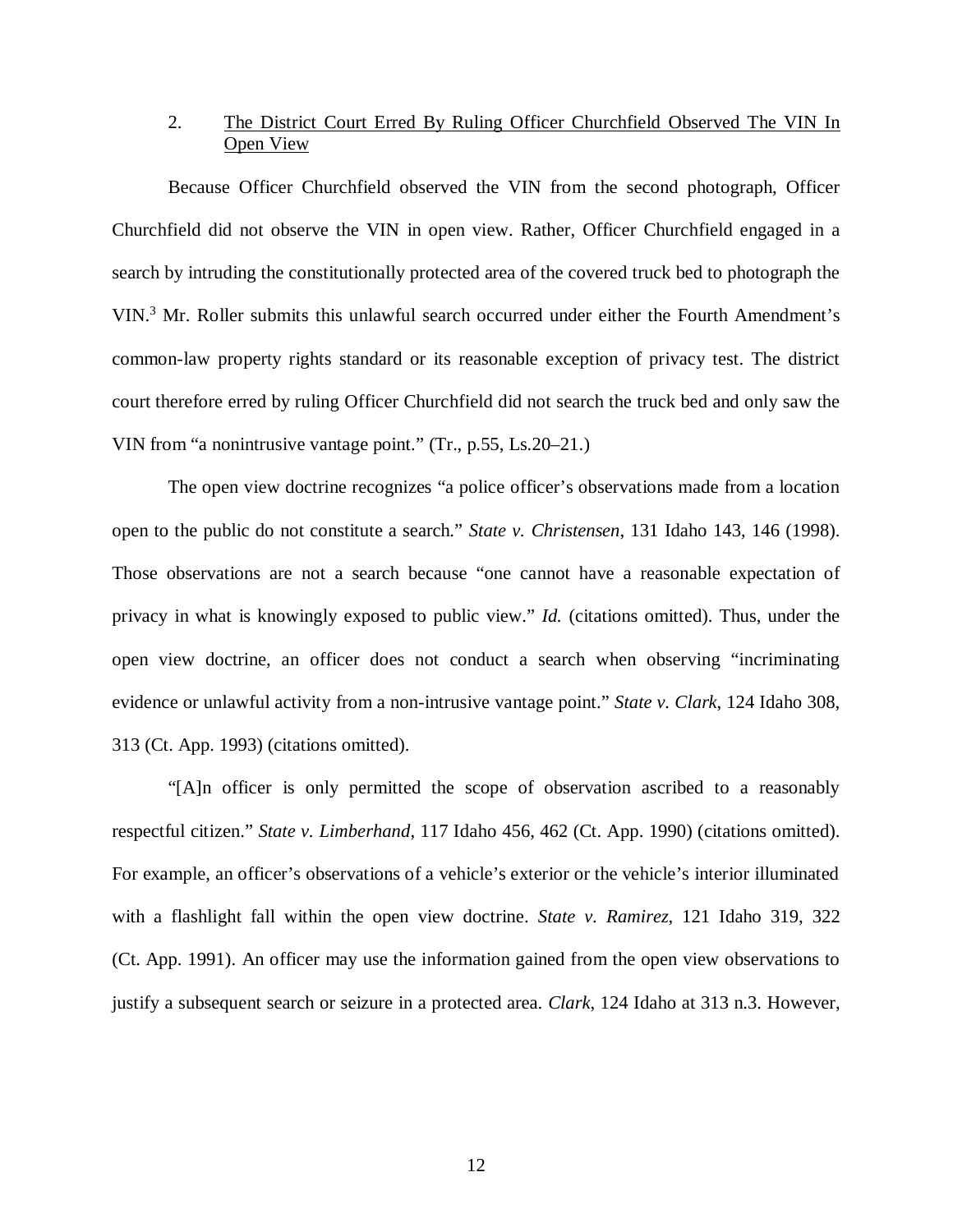the open view doctrine does not justify a warrantless search or seizure "into an area where a privacy interest does exist." *Id.* If a privacy interest exists, the officer must have a justification under the Fourth Amendment for that intrusion or seizure.<sup>[4](#page-18-0)</sup> Id.

Here, Officer Churchfield's observation of the VIN, obtained from his second photograph, did not occur in open view, but through a search of the covered truck bed. Officer Churchfield did not observe the motorcycle VIN from the exterior of the truck or by shining a flashlight inside the truck bed. Rather, Officer Churchfield reached inside the truck bed, through the straps, and under the tarp of photograph the interior of the motorcycle. This is far beyond the scope of observation of a reasonably respectful citizen. *Limberhand*, 117 Idaho at 462. Applying either a trespassory test or legitimate expectation of privacy standard, Officer Churchfield engaged in a search of the partially covered truck bed.

## a. Common-Law Property Rights Test

Any invasion by an officer into a protected area constitutes an unlawful intrusion. The United States Supreme Court has repeatedly held a minimal intrusion into a vehicle constitutes a

<sup>&</sup>lt;sup>3</sup> In the district court, Mr. Roller maintained Officer Churchfield observed the VIN from the second photograph. (*See* R., pp.71, 72; Tr., p.36, Ls.7–13, p.41, L.11–p.42, L.12, p.49, L.5, p.49,  $L.25-p.50, L.5.$ 

<span id="page-18-0"></span><sup>&</sup>lt;sup>4</sup> Unlike the open view doctrine:

<sup>[</sup>t]he plain view exception allows police officers to make warrantless *seizures* of evidence viewed from a location where the officer has a right to be. *Horton v. California*, 496 U.S. 128 (1990). Thus, the plain view exception applies to warrantless seizures of readily visible items, not warrantless searches. Warrantless searches are properly analyzed under the open view doctrine.

*Christensen*, 131 Idaho at 146. Put another way, "the plain view doctrine refers only to the circumstances where an officer has a prior justification for an intrusion into a constitutionally protected area or activity and in the course of that intrusion spots and seizes incriminating evidence." *Clark*, 124 Idaho at 312.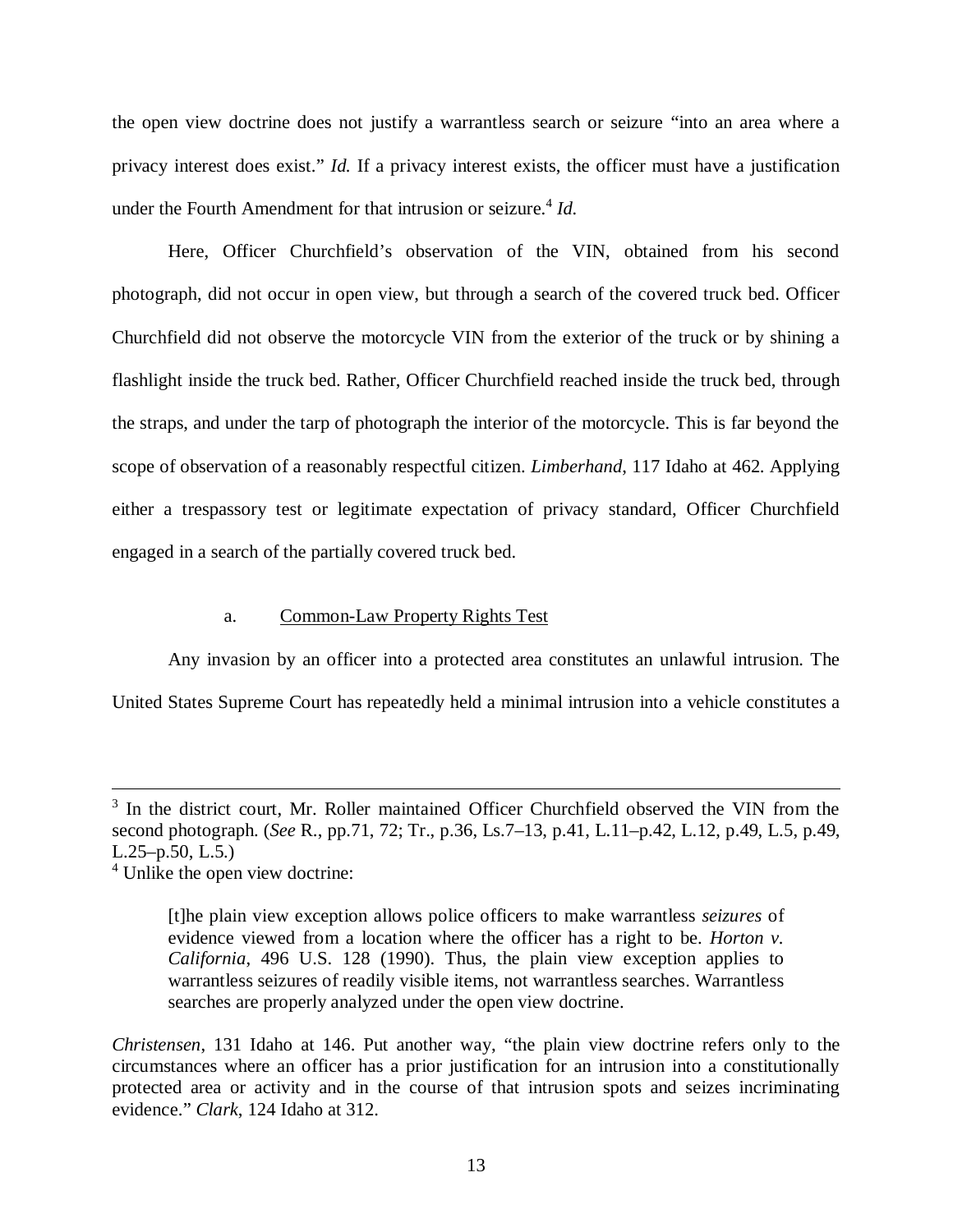search.<sup>[5](#page-19-0)</sup> For example, in *New York v. Class*, the United States Supreme Court held an officer conducted a search within the meaning of the Fourth Amendment when he momentarily reached into the car's interior to move papers obscuring the VIN on the dashboard. 475 U.S. 106, 108, 111, 114–18 (1986). The United States Supreme Court clarified the intrusion was not the officer's viewing of the VIN itself (which is not protected under the Fourth Amendment), but rather his actual invasion into the car's air space: "While the interior of an automobile is not subject to the same expectations of privacy that exist with respect to one's home, a car's interior as a whole is nonetheless subject to Fourth Amendment protection from unreasonable intrusions by the police." *Id.* at 114–15. *See also Arizona v. Hicks*, 480 U.S. 321, 324–25 (1987) (officer conduced a search for Fourth Amendment purposes when he moved stereo equipment to read the serial number). The Court of Appeals also recognized this "clear distinction"—merely viewing a VIN is not a search, but an actual physical intrusion into the vehicle is. *State v. Metzger*, 144 Idaho 397, 401 (Ct. App. 2007). Later, in *United States v. Jones*, the United States Supreme Court held the government conducted a search within in the meaning of the Fourth Amendment when the police installed a GPS device on the exterior vehicle. 565 U.S. 400, 404–05 (2012). The United States Supreme Court had "no doubt that such a physical intrusion would have been considered a 'search' within the meaning of the Fourth Amendment when it was adopted." *Id.*

<span id="page-19-0"></span><sup>5</sup> The United States Supreme Court has adopted a similar rule for intrusions into the home. *E.g.*, *Florida v. Jardines*, 133 S. Ct. 1409, 1417 (2013); *Kyllo v. United States*, 533 U.S. 27, 37 (2001). Recently, in *Collins v. Virginia*, the United States Supreme Court held that the automobile exception does not allow an officer, "uninvited and without a warrant," to enter the curtilage of a home to search a parked vehicle. 138 S. Ct. 1663, 1668 (2018). Consistent with these principles, this Court held an officer's physical intrusion by inserting her foot through the threshold to keep the door open constituted a search: "It was not necessary for the officer's entire body to cross the threshold in order to constitute an entry under the Fourth Amendment. '[A]ny physical invasion of the structure of the home, by even a fraction of an inch, [i]s too much.'" *State v. Maland*, 140 Idaho 817, 822 (2004) (alterations in original and internal citations and quotation marks omitted) (quoting *Kyllo*, 533 U.S. at 37).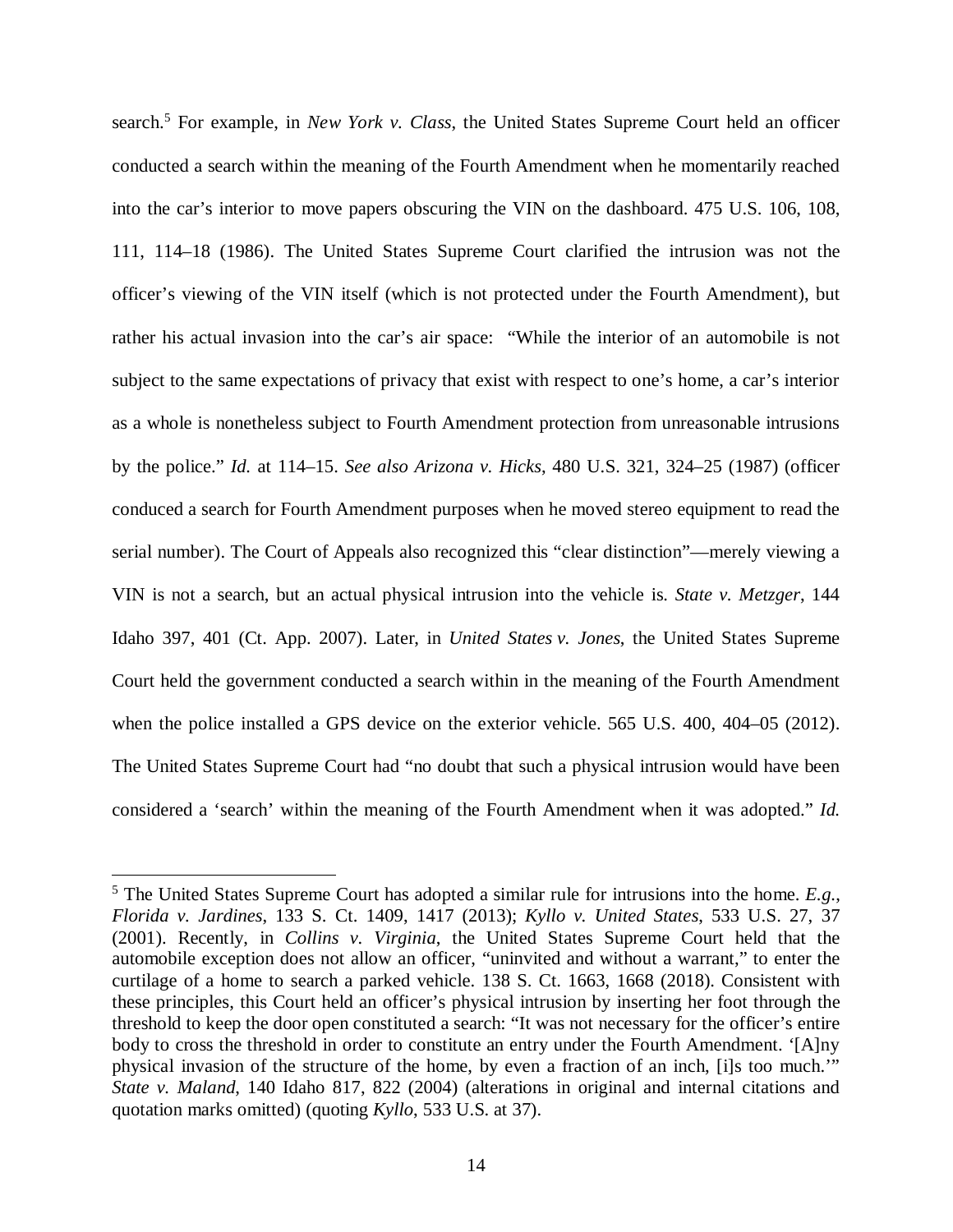The United States Supreme Court also highlighted the government's conduct in "physically occupied private property for the purpose of obtaining information." *Id.* at 404. The United States Supreme Court later clarified in *Florida v. Jardines* that the "reasonable expectation of privacy" test to determine whether a search occurred is no substitute for "the traditional propertybased understanding of the Fourth Amendment." 133 S. Ct. 1409, 1417 (2013). "[T]he Fourth Amendment's property-rights baseline . . . keeps easy cases easy." *Id.* "[W]hen the government gains evidence by physically intruding on constitutionally protected areas," "a search occurred." *Id.*

In this case, Officer Churchfield physically intruded the covered area of Mr. Roller's truck bed. As established in *Class*, *Jones*, *Jardines*, and *Metzger*, the Fourth Amendment prohibits invasions into the protected spaces of a vehicle (and sometimes the exterior of a vehicle as recognized in *Jones*) absent a warrant or well-delineated exception. Here, Officer Churchfield intruded the protected airspace of the truck bed when he reached into the bed, through the straps, and under the tarp to photograph the VIN near the motorcycle's bell housing. Officer Churchfield had authority to walk to the edge of the truck bed and take as many photographs as desired from that location, such as the first photograph of the yellow tag. That conduct would fall under the open view doctrine. But, once Officer Churchfield passed the threshold of the truck bed into the area covered by the tarp, even just momentarily to take a photograph, Officer Churchfield conducted a search under the Fourth Amendment. Officer Churchfield gained a view of the VIN "as a direct result of an intrusion into a place where a privacy interests exists." *Metzger*, 144 Idaho at 401. "A search is a search, even if it happens to disclose nothing but" the inner gears of a motorcycle. *Hicks*, 480 U.S. at 325. His conduct in invading the airspace of the truck bed constituted a search for Fourth Amendment purposes.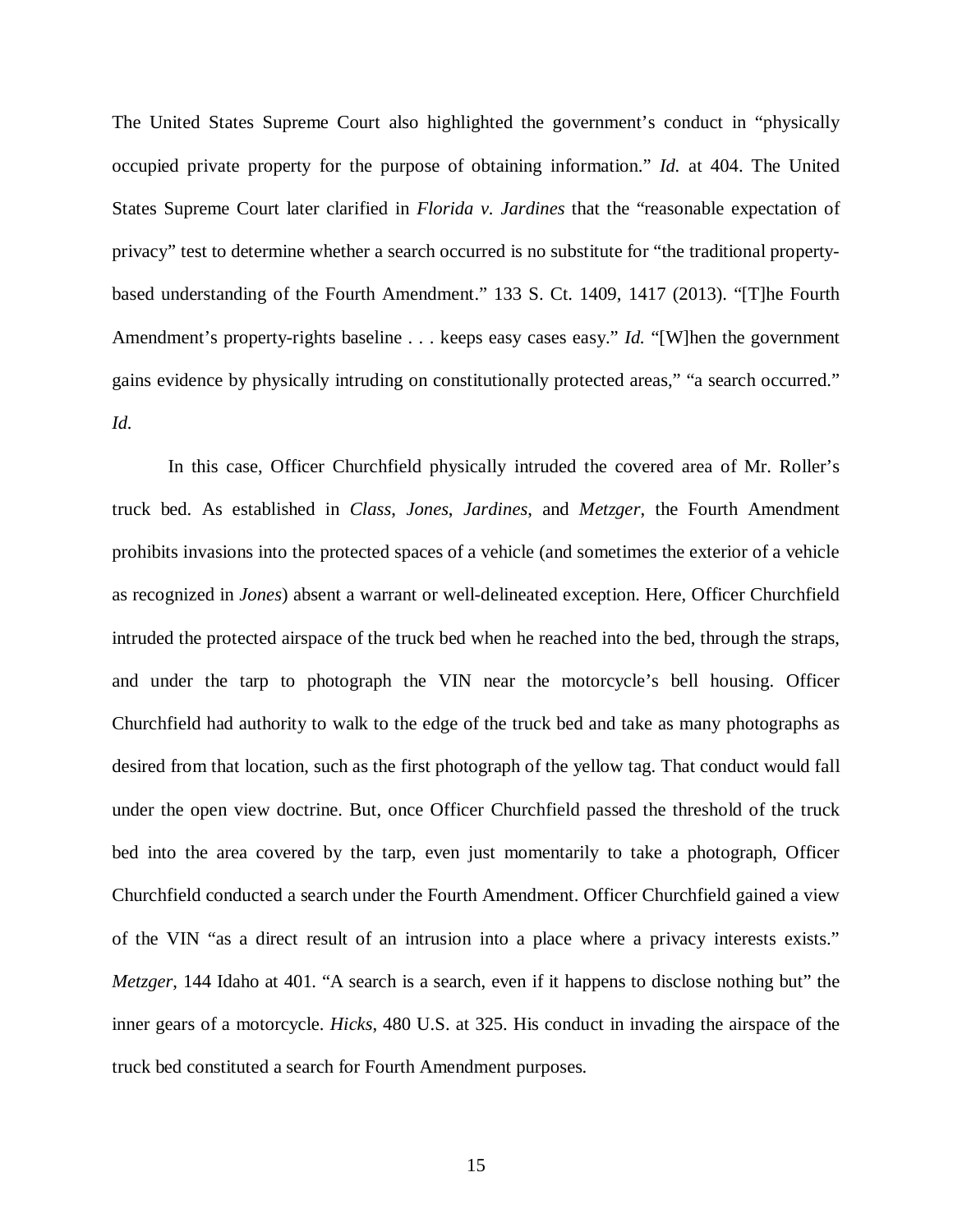#### b. Reasonable Expectation Of Privacy Test

This Court has also used the reasonable expectation of privacy standard to determine whether a search occurred. "The constitutional safeguards of the Fourth Amendment protect an individual's legitimate expectation of privacy, which has been defined as a subjective expectation of privacy that society is prepared to recognize as reasonable." *State v. Dreier*, 139 Idaho 246, 251 (Ct. App. 2003) (citing *Oliver v. United States*, 466 U.S. 170, 177 (1984); *State v. Donato*, 135 Idaho 469, 471 (2001); *Clark*, 124 Idaho at 316). "A person challenging a search has the burden of showing that he or she had a legitimate expectation of privacy in the item or place searched." *State v. Pruss*, 145 Idaho 623, 626 (2008). The determination of a reasonable expectation of privacy involves a two-part inquiry: "(1) Did the person have a subjective expectation of privacy in the object of the challenged search? and (2) Is society willing to recognize that expectation as reasonable?" *Id.* If this Court does not base its decision on the property-rights test, Mr. Roller also meets the reasonable expectation of privacy standard.<sup>[6](#page-21-0)</sup>

. . . .

<span id="page-21-0"></span><sup>&</sup>lt;sup>6</sup> Mr. Roller notes that the district court may have ruled Mr. Roller had a reasonable expectation of privacy in the portions of the motorcycle covered with the tarp. The district court stated:

<sup>. . .</sup> The Court finds that if the entire load in the pickup, as we can all imagine in the State of Idaho, someone's pickup bed is entirely covered by a tarp such that you can't see anything under the tarp, this clearly would have been an illegal search. But that is not the factual situation presented to the Court.

So the Court finds that this expectation of privacy to an open bed pickup is only to those items that are completely covered. To the extent they can be seen, there is no expectation of privacy because the pickup is open and anyone walking by the pickup could see what is in the pickup. So the next question becomes, with that reduced expectation of privacy for an open bed pickup, was the VIN number in plain or open view?

<sup>(</sup>Tr., p.50, L.25–p.51, L.7, p.51, L.23–p.52, L.7.) Later on, the district court determines the VIN was in open view. (Tr., p.52, L.5–p.57, L.13.) Thus, although the district court appeared to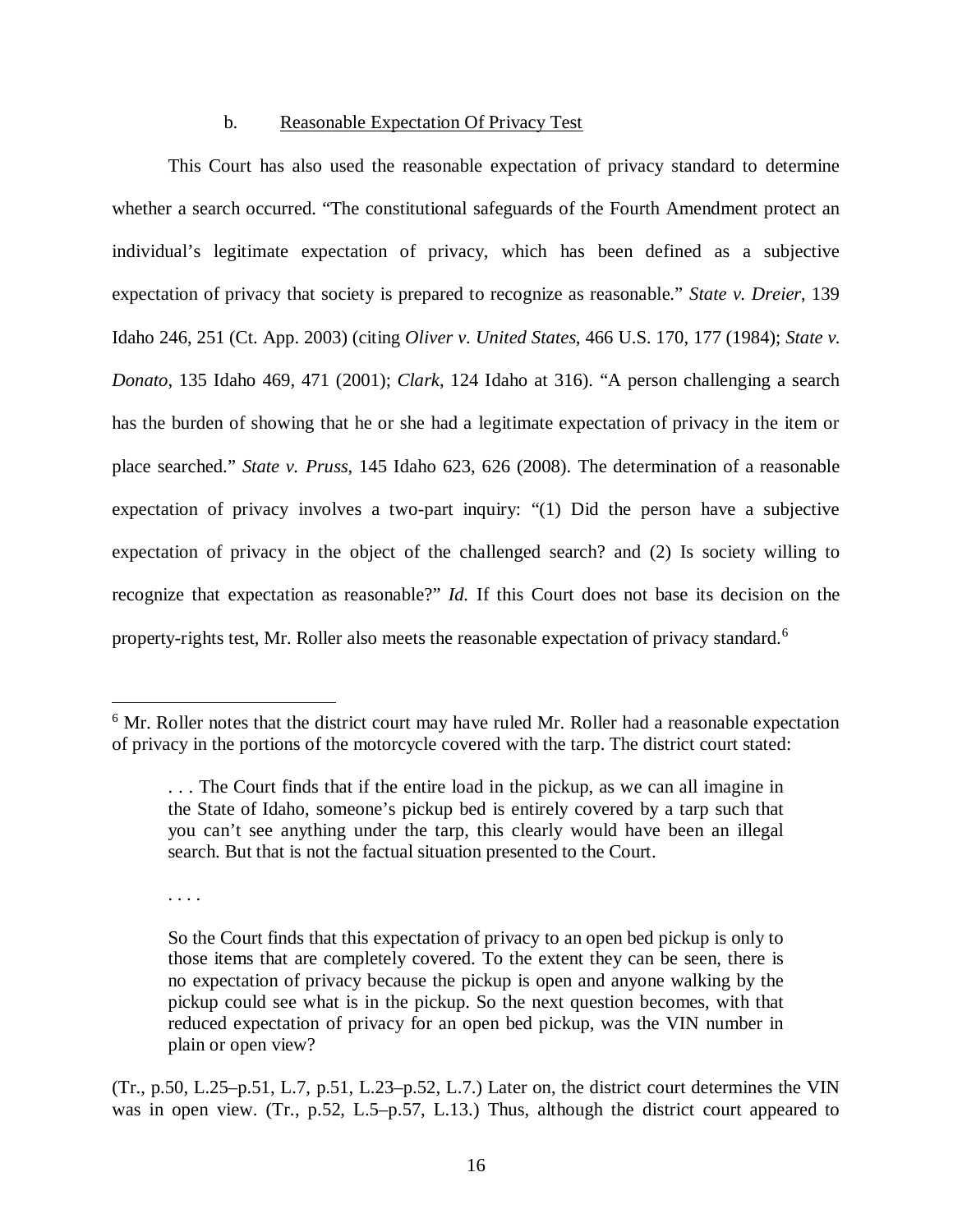First, Mr. Roller had a subjective expectation of privacy in the portions of the motorcycle covered by the tarp and straps or otherwise hidden from view. In *Pruss*, for example, this Court upheld the district court's factual finding that the defendant had a subjective privacy interest in his hooch because the defendant attempted to camouflage it "so that it would not be readily observable" and individuals generally have subjective privacy interests in their dwellings. *Id.* at 626. Here, Mr. Roller made certain parts of the motorcycle not readily observable by covering it with a tarp and securing it with straps. This is a deliberate step to conceal certain parts of the motorcycle from the public. This action of hiding parts of the motorcycle demonstrated a subjective privacy interest in those areas. Thus, Mr. Roller has shown a subjective expectation of privacy in the tarp-covered portions of the motorcycle in the truck bed.

 Second, society is willing to recognize an expectation of privacy in covered items in a truck bed as reasonable. Although individuals generally have a reduced expectation of privacy in vehicles, "[t]he word 'automobile' is not a talisman in whose presence the Fourth Amendment fades away and disappears." *Coolidge v. New Hampshire*, 403 U.S. 443, 461–62 (1971). The interior of a vehicle remains protected from "unreasonable intrusions by the police." *Class*, 475 U.S. at 114–15. An expectation of privacy in a vehicle extends to areas concealed from view, such as the glove compartment, under the seats, closed containers, and the trunk. *See Katz v. United States*, 389 U.S. 347, 351 (1967) ("What a person knowingly exposes to the public, even in his own home or office, is not a subject of Fourth Amendment protection."); *Cf. Rakas v. Illinois*, 439 U.S. 128, 148–49 (1978) (holding that *passengers* of a vehicle do not have a privacy

recognize that the "outcome . . . would be different if the camera is stuck under the inside the tarp to get a picture of what clearly the officer could not see with this own eyesight," (Tr., p.54, Ls.16–19), the district court ultimately determined Mr. Roller had no reasonable expectation of privacy in the VIN. As such, Mr. Roller addresses the reasonable expectation of privacy test herein.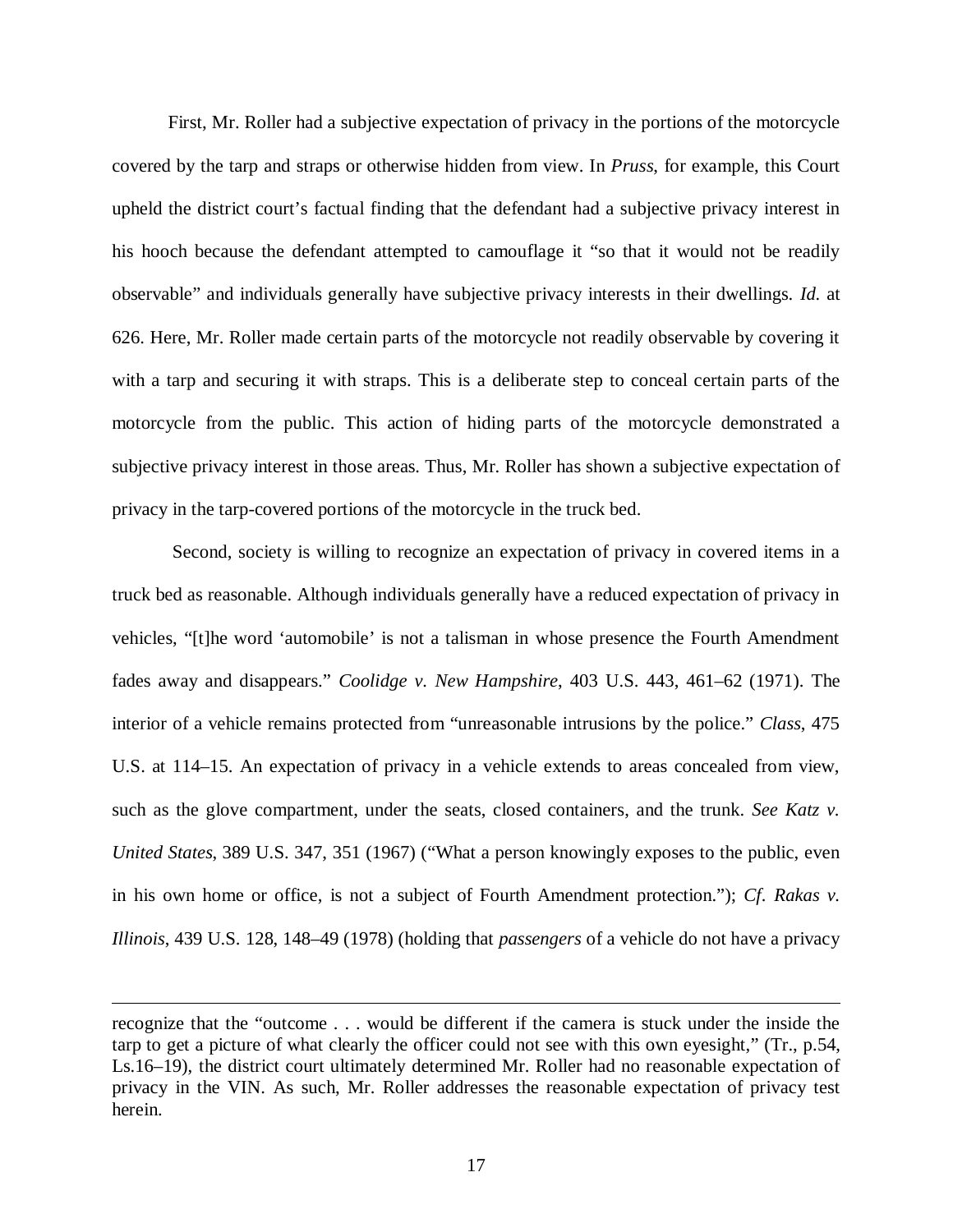interest in the glove compartment, under the seats, or the trunk). Mr. Roller submits that the privacy interest in covered items in a truck bed is similar to the trunk of a vehicle. For example, other jurisdictions have held an individual does not have a reasonable expectation of privacy in an *open* truck bed. *State v. Grillo*, 578 A.2d 677, 679 (Conn. App. Ct. 1990) (no expectation of privacy in clear plastic bag in open truck bed); *State v. Aultman*, 287 S.E.2d 580, 582 (Ga. Ct. App. 1981) (no expectation of privacy in knife sheaths in uncovered truck bed); *see also United States v. Green*, 925 F.3d 1471, 1991 WL 17461, at \*4 (9th Cir. 1991) (unpublished) (no expectation of privacy in hammer in open truck bed); *see also State v. Ellis*, 99 Idaho 606, 608 (1978) ("An unlocked and partially open trunk of an unattended automobile at the scene of an apparently on-going crime does not rise to the dignity of an area of anticipated privacy."); *State v. Dreier*, 139 Idaho 246, 252 (Ct. App. 2003) (no expectation of privacy in contents of open gym bag exposed to view of others). It follows that items concealed or covered in a truck bed maintain the same expectation of privacy as a closed trunk of a vehicle. *See Illinois v. Caballes*, 543 U.S. 405, 416 n.6 (2005) (Souter, J., dissenting) ("closed car trunks are accorded some level of privacy protection"). An expectation of privacy in a concealed item in a truck bed is objectively reasonable.

Further, an expectation of privacy in items covered by a tarp in a truck bed should not be diminished because the individual lacks the financial means to purchase a camper shell or other permanent cover for his truck bed.

For just as the most frail cottage in the kingdom is absolutely entitled to the same guarantees of privacy as the most majestic mansion, so also may a traveler who carries a toothbrush and a few articles of clothing in a paper bag or knotted scarf claim an equal right to conceal his possessions from official inspection as the sophisticated executive with the locked attaché case.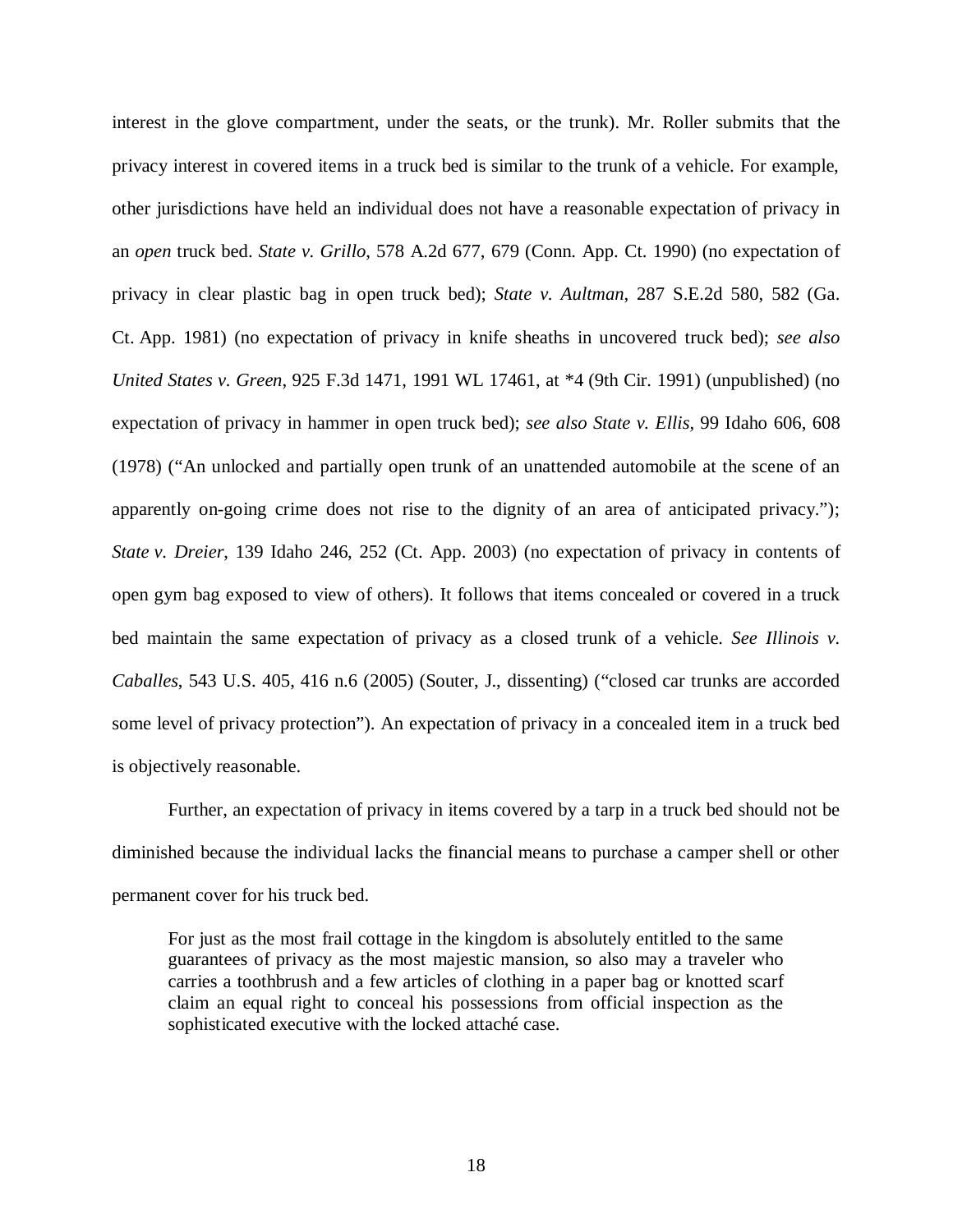*United States v. Ross*, 456 U.S. 798, 822 (1982). For example, in *Collins*, the United States Supreme Court rejected the State's proposed bright-line rule that the automobile exception should allow the police's entry into the curtilage of a home to search a vehicle unless the vehicle was located in a fixed, enclosed structure like a garage. *Collins*, 138 S. Ct. at 1674–75. The United States Supreme Court rejected this rule, in part, because the rule "automatically would grant constitutional rights to those persons with the financial means to afford residences with garages in which to store their vehicles but deprive those persons without such resources of any individualized consideration as to whether the areas in which they store their vehicles qualify as curtilage." *Id.* at 1675. In short, the Fourth Amendment does not distinguish between "worthy" and "unworthy" containers. *Ross*, 456 U.S. at 822. As such, Mr. Rollers submits this Court should not distinguish between a permanent truck bed cover and the use of a tarp to conceal items in a truck bed. Both demonstrate the same intent to protect items from public view. Based on the above, Mr. Roller submits society recognizes a reasonable privacy interest in covered items in a truck bed.

#### c. Officer Churchfield Searched The Partially Covered Truck Bed

In sum, Officer Churchfield's conduct of reaching into the truck bed, through the straps, and under the tarp to take a photograph of the inner portion of the motorcycle was a search. Under the Fourth Amendment's property rights test, Officer Churchfield intruded or trespassed into the protected airspace of the vehicle. Under the reasonable expectation of privacy test, Officer Churchfield invaded an area in which Mr. Roller has a subjective expectation of privacy and society recognized that interest as objectively reasonable. Therefore, the district court erred by ruling Officer Churchfield observed the VIN in open view and did not search Mr. Roller's covered truck bed. This warrantless search, without justification, requires suppression of all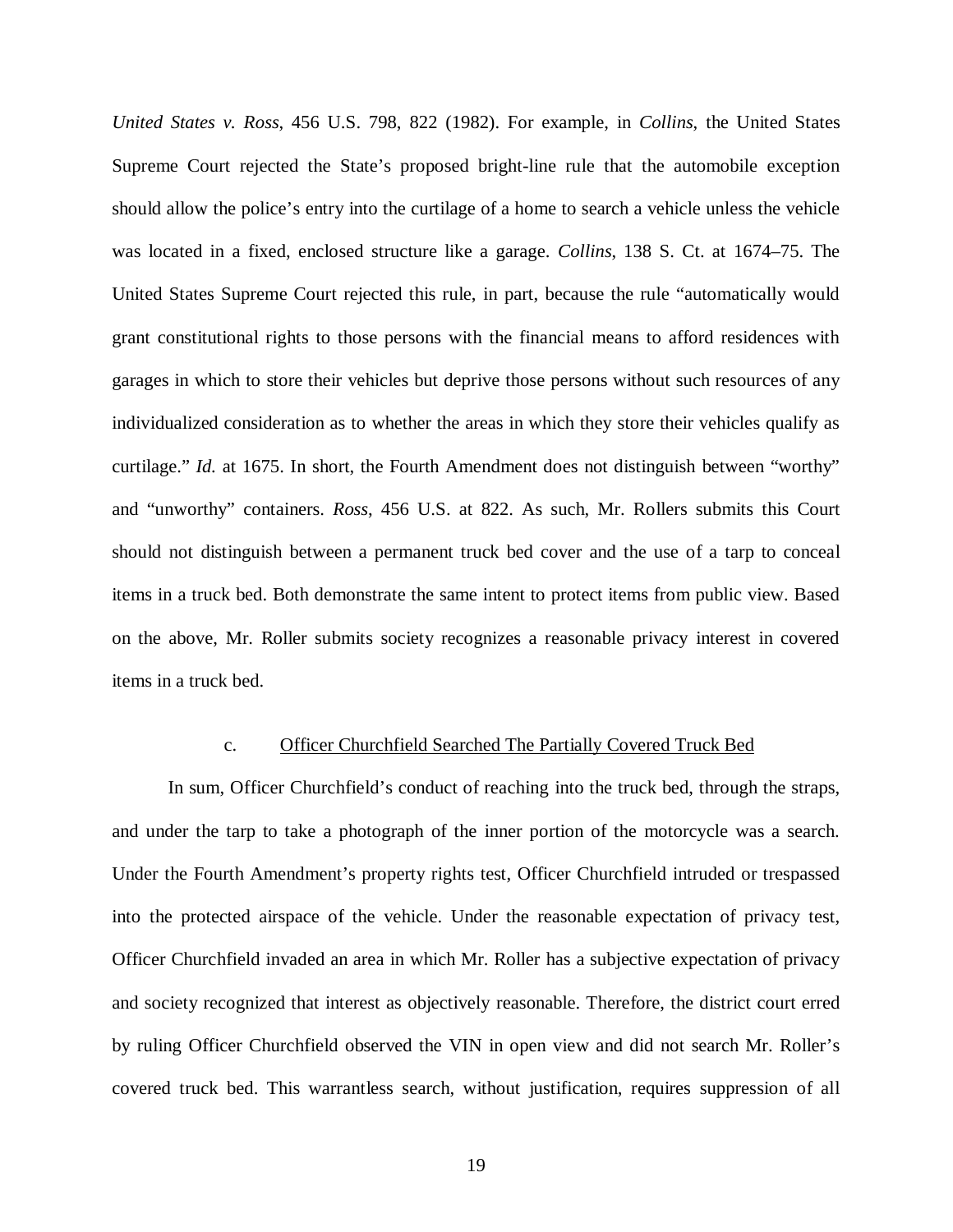evidence obtained from the search. *See Wong Sun*, 371 U.S. at 488 (evidence obtained through unconstitutional police conduct subject to exclusion); *State v. Bishop*, 146 Idaho 804, 810–11 (2009) (same).

## 3. The District Court Erred By Ruling Officer Churchfield Had Probable Cause To Search The Partially Covered Truck Bed

Lastly, Mr. Roller asserts the district court erred by ruling Officer Churchfield had probable cause to search the covered truck bed. The district court made this ruling in the alternative, since it first ruled Officer Churchfield observed the VIN in open view. (Tr., p.55, L.24–p.57, L.7.) Accordingly, if this Court determines a search occurred (as argued above in Part 2), Mr. Roller contends Officer Churchfield did not have probable cause to justify the warrantless search.

The automobile exception is an exception to the warrant requirement. It "allows police to search a vehicle without a warrant when there is probable cause to believe the vehicle contains contraband or evidence of a crime." *State v. Anderson*, 154 Idaho 703, 706 (2012) (citing *State v. Buti*, 131 Idaho 793, 800 (1998)). "Probable cause is established when the totality of the circumstances known to the officer at the time of the search would give rise—in the mind of a reasonable person—to a fair probability that contraband or evidence of a crime will be found in a particular place." *Id.* (citing *State v. Josephson*, 123 Idaho 790, 792–93 (1993)). "Probable cause is a flexible, common-sense standard, and a practical, nontechnical probability that incriminating evidence is present is all that is required." *Id.* (citing *Texas v. Brown*, 460 U.S. 730, 742 (1983)).

Here, Officer Churchfield did not have probable cause at the moment he reached into the covered truck bed to photograph the motorcycle VIN near the bell housing. Officer Churchfield saw a legally parked vehicle in a store parking lot. (Tr., p.49, L.19–p.50, L.2.) The motorcycle,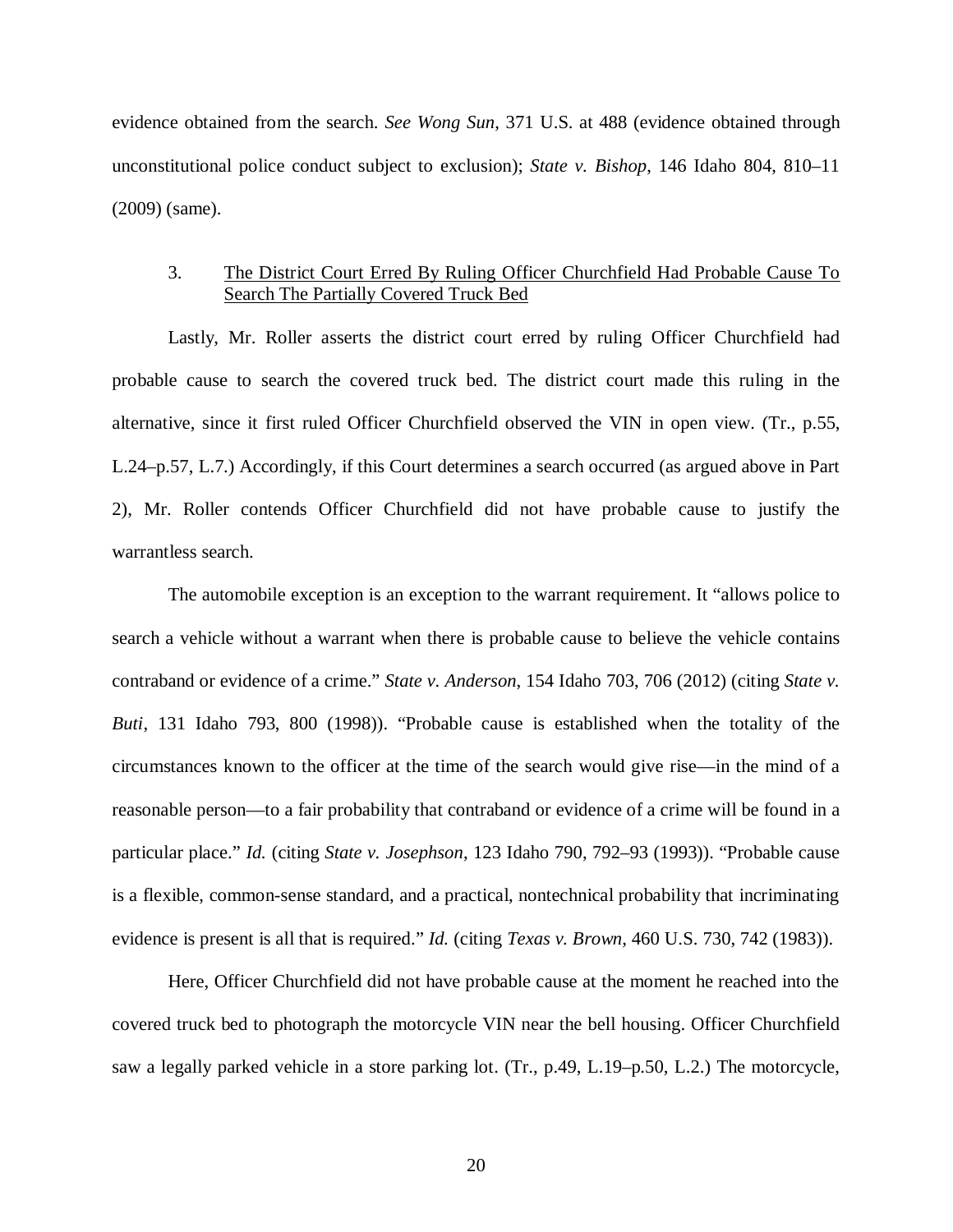Gem County license plate, and Mr. Roller's presence may have given rise to reasonable suspicion, but these facts did not establish probable cause to permit the warrantless intrusion. In particular, the fact that Officer Churchfield's past investigation of a stolen motorcycle was a year old cuts against a determination of probable cause. Moreover, Officer Churchfield "could not determine what kind of motorcycle it was." (Tr., p.51, Ls.16–18.) This fact also weighs against a finding of probable cause. Looking at the totality of the circumstances, Officer Churchfield's observation of a partially covered motorcycle in the bed of a legally parked Gem County truck with Mr. Roller asleep in the front seat did not establish probable cause to search the truck bed.

Therefore, Mr. Roller asserts the district court erred by determining Officer Churchfield had probable cause to search the vehicle. Lacking probable cause, Officer Churchfield had no lawful justification for the warrantless intrusion through the straps and under the tarp to photograph the motorcycle VIN near the bell housing. This was an unconstitutional search, in violation of Mr. Roller's Fourth Amendment rights. For these reasons, Mr. Roller contends the district court should have granted his motion to suppress.

#### **CONCLUSION**

Mr. Roller respectfully requests this Court reverse or vacate the district court's order denying his motion to suppress, vacate his judgment of conviction, and remand this case for further proceedings.

DATED this 18<sup>th</sup> day of October, 2018.

/s/ Jenny C. Swinford JENNY C. SWINFORD Deputy State Appellate Public Defender